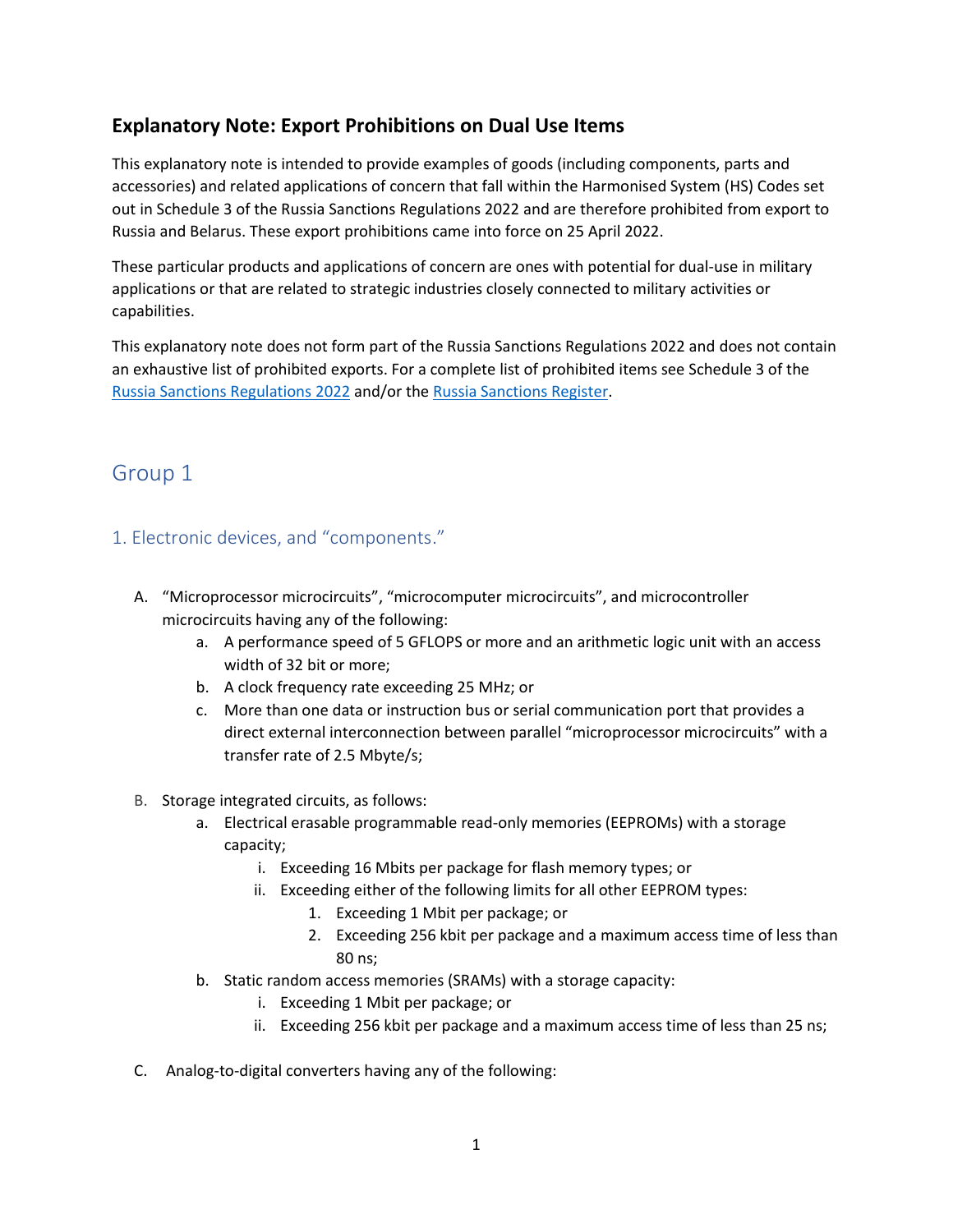- a. A resolution of 8 bit or more, but less than 12 bit, with an output rate greater than 200 million words per second;
- b. A resolution of 12 bit with an output rate greater than 105 million words per second;
- c. A resolution of more than 12 bit but equal to or less than 14 bit with an output rate greater than 10 million words per second; or
- d. A resolution of more than 14 bit with an output rate greater than 2.5 million words per second;
- D. Field programmable logic devices having a maximum number of single-ended digital input/outputs between 200 and 700;
- E. Fast Fourier Transform (FFT) processors having a rated execution time for a 1,024 point complex FFT of less than 1 ms;
- F. Custom integrated circuits for which either the function is unknown, or the control status of the equipment in which the integrated circuits will be used is unknown to the manufacturer, having any of the following:
	- a. More than 144 terminals; or
	- b. A typical "basic propagation delay time" of less than 0.4 ns;
- G. Traveling-wave "vacuum electronic devices," pulsed or continuous wave, as follows:
	- a. Coupled cavity devices, or derivatives thereof;
	- b. Helix devices based on helix, folded waveguide, or serpentine waveguide circuits, or derivatives thereof, with any of the following:
		- i. An "instantaneous bandwidth" of half an octave or more; and
		- ii. The product of the rated average output power (expressed in kW) and the maximum operating frequency (expressed in GHz) of more than 0.2;
		- iii. An "instantaneous bandwidth" of less than half an octave; and
		- iv. The product of the rated average output power (expressed in kW) and the maximum operating frequency (expressed in GHz) of more than 0.4;
- H. Flexible waveguides designed for use at frequencies exceeding 40 GHz;
- I. Surface acoustic wave and surface skimming (shallow bulk) acoustic wave devices (i.e., "signal processing" devices employing elastic waves in materials), having either of the following:
	- a. A carrier frequency exceeding 1 GHz; or
	- b. A carrier frequency of 1 GHz or less; and
		- i. A frequency side-lobe rejection exceeding 55 Db;
		- ii. A product of the maximum delay time and bandwidth (time in microseconds and bandwidth in MHz) of more than 100; or
		- iii. A dispersive delay of more than 10 microseconds;
- J. Cells as follows:
	- a. Primary cells having an energy density of 550 Wh/kg or less at 293 K (20ºC);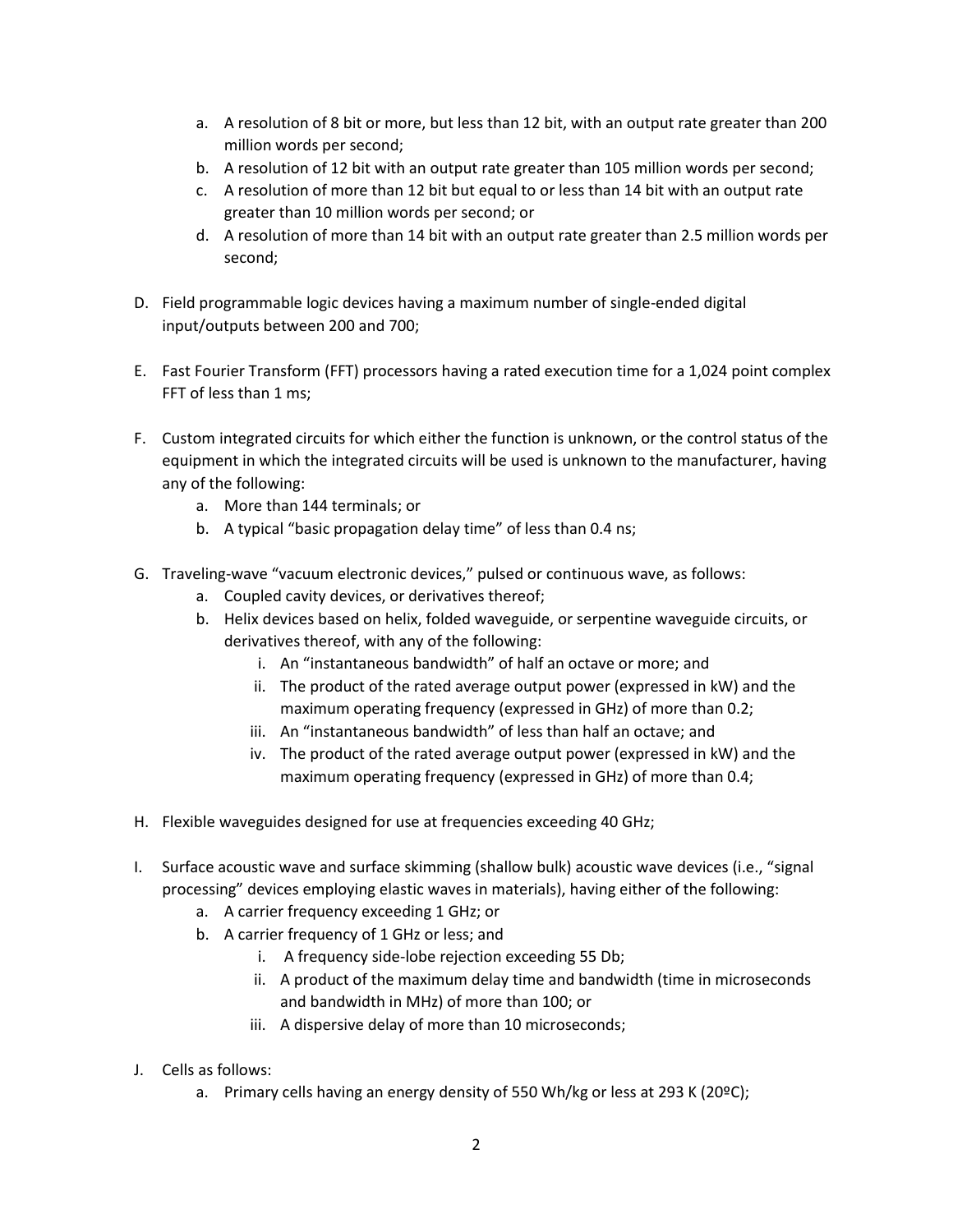- b. Secondary cells having an energy density of 350 Wh/kg or less at 293 K (20ºC);
- K. Devices or "components" allowing maximum energy delivered during the discharge divided by the duration of the discharge of more than 500 kJ per minute;
	- a. Inner diameter of the current carrying windings of more than 250 mm; and
	- b. Rated for a magnetic induction of more than 8T or "overall current density" in the winding of more than 300 A/mm2;
- L. Circuits or systems for electromagnetic energy storage, containing "components" manufactured from "superconductive" materials "specially designed" for operation at temperatures below the "critical temperature" of at least one of their "superconductive" constituents, having all of the following:
	- a. Resonant operating frequencies exceeding 1 MHz;
	- b. A stored energy density of 1 MJ/M3 or more; and
	- c. A discharge time of less than 1 ms;
- M. Hydrogen/hydrogen-isotope thyratrons of ceramic-metal construction and rate for a peak current of 500 A or more;
- N. Digital integrated circuits based on any compound semiconductor having an equivalent gate count of more than 300 (2 input gates);
- O. Solar cells, cell-interconnect-coverglass (CIC) assemblies, solar panels, and solar arrays, which are "space qualified" and not elsewhere controlled.

#### 2. General purpose electronic equipment.

#### **List of Items**

- A. Electronic test equipment, not elsewhere specified.
- B. Digital instrumentation magnetic tape data recorders having any of the following characteristics;
	- a. A maximum digital interface transfer rate exceeding 60 Mbit/s and employing helical scan techniques;
	- b. A maximum digital interface transfer rate exceeding 120 Mbit/s and employing fixed head techniques; or
	- c. "Space qualified";
- C. Equipment, with a maximum digital interface transfer rate exceeding 60 Mbit/s, designed to convert digital video magnetic tape recorders for use as digital instrumentation data recorders;
- D. Non-modular analog oscilloscopes having a bandwidth of 1 GHz or greater;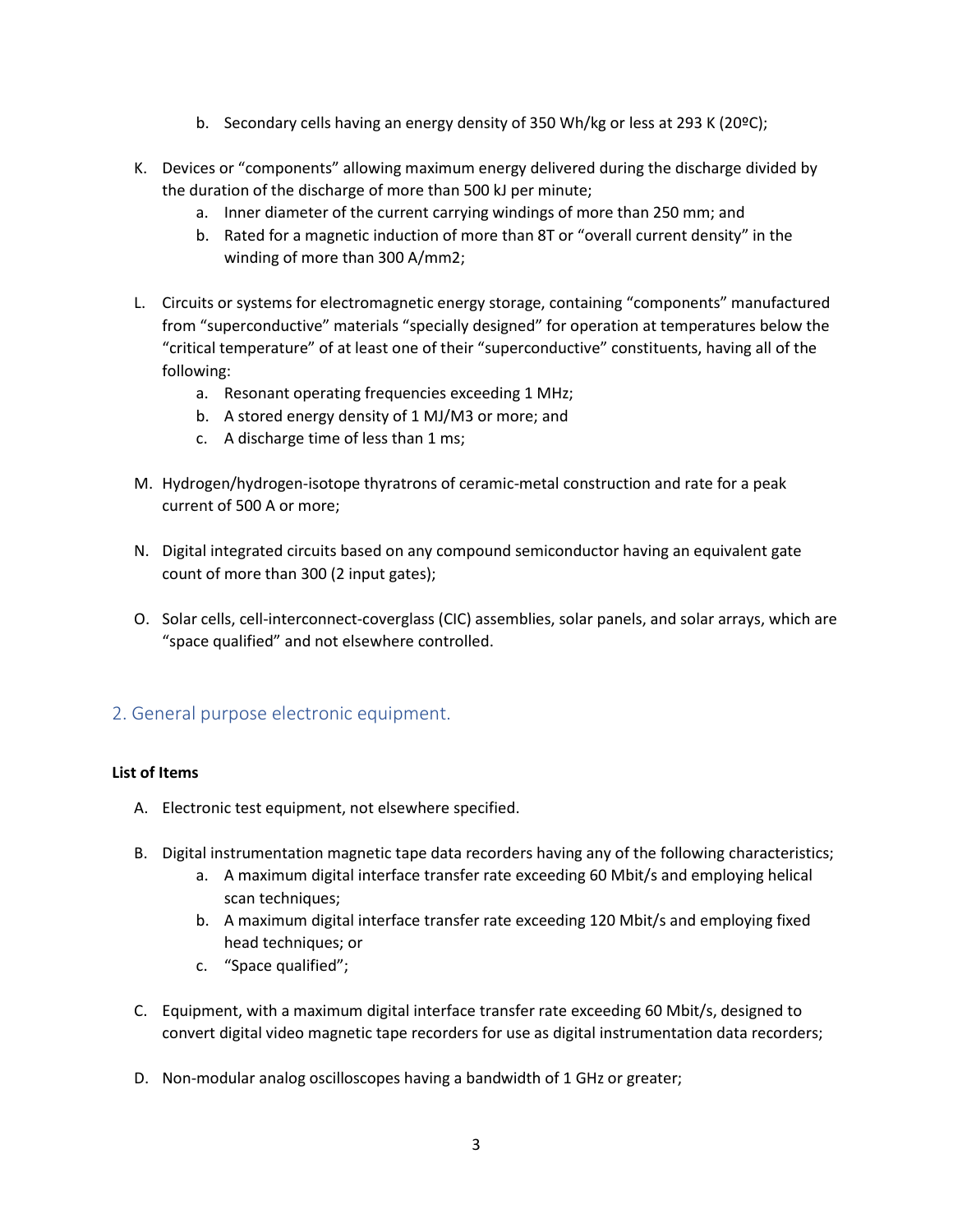- E. Modular analog oscilloscope systems having either of the following characteristics:
	- a. A mainframe with a bandwidth of 1 GHz or greater; or
	- b. Plug-in modules with an individual bandwidth of 4 GHz or greater;
- F. Analog sampling oscilloscopes for the analysis of recurring phenomena with an effective bandwidth greater than 4 GHz;
- G. Digital oscilloscopes and transient recorders, using analog-to-digital conversion techniques, capable of storing transients by sequentially sampling single-shot inputs at successive intervals of less than 1 ns (greater than 1 giga-sample per second), digitising to 8 bits or greater resolution and storing 256 or more samples.

*Note: This controls the following "specially designed" "parts" and "components" for analog oscilloscopes: 1. Plug-in units; 2. External amplifiers; 3. Pre-amplifiers; 4. Sampling devices; and 5. Cathode ray tubes*.

## 3. Specific processing equipment, not elsewhere specified.

- A. Frequency changers capable of operating in the frequency range from 300 up to 600 Hz, not elsewhere specified;
- B. Mass spectrometers not elsewhere specified;
- C. All flash x-ray machines, and "parts" or "components" of pulsed power systems designed thereof, including Marx generators, high power pulse shaping networks, high voltage capacitors, and triggers;
- D. Pulse amplifiers, not elsewhere specified;
- E. Electronic equipment for time delay generation or time interval measurement, as follows:
	- a. Digital time delay generators with a resolution of 50 nanoseconds or less over time intervals of 1 microsecond or greater; or
	- b. Multi-channel (three or more) or modular time interval meter and chronometry equipment with resolution of 50 nanoseconds or less over time intervals of 1 microsecond or greater;
- F. Chromatography and spectrometry analytical instruments.

4. Equipment for the manufacture of electronic "parts," "components" and materials, and "specially designed" "parts," "components" and "accessories".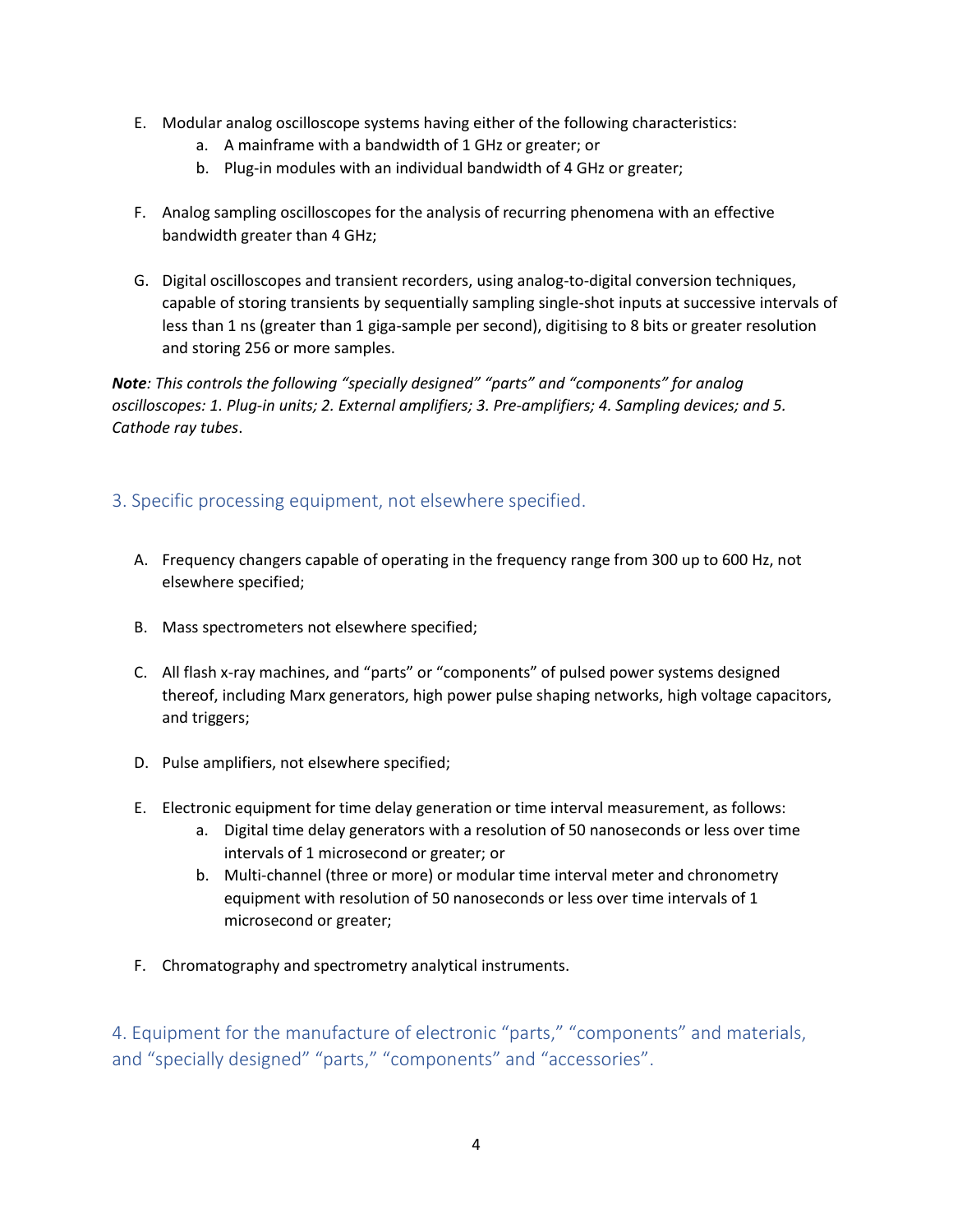- A. Equipment "specially designed" for the manufacture of electron tubes, optical elements and "specially designed" "parts" and "components" therefore controlled under Group 1: Electronic Devices and components;
- B. Equipment "specially designed" for the manufacture of semiconductor devices, integrated circuits and "electronic assemblies", as follows, and systems incorporating or having the characteristics of such equipment:

### *Note***:** *also controls equipment used or modified for use in the manufacture of other devices, such as imaging devices, electro-optical devices, acoustic-wave devices.*

- a. Equipment for the processing of materials for the manufacture of devices, "parts" and "components" as follows:
	- i. Equipment for producing polycrystalline silicon and materials;
	- ii. Equipment "specially designed" for purifying or processing III/V and II/VI semiconductor materials under this group;
	- iii. Crystal pullers and furnaces, as follows:
		- 1. Annealing or recrystallising equipment other than constant temperature furnaces employing high rates of energy transfer capable of processing wafers at a rate exceeding 0.005 m2 per minute;
		- 2. "Stored program controlled" crystal pullers having any of the following characteristics:
			- (i) Rechargeable without replacing the crucible container;
			- (ii) Capable of operation at pressures above 2.5 x  $10^5$  Pa; or
			- (iii) Capable of pulling crystals of a diameter exceeding 100 mm;
	- iv. "Stored program controlled" equipment for epitaxial growth having any of the following characteristics:
		- 1. Capable of producing silicon layer with a thickness uniform to less than  $\pm$  2.5% across a distance of 200 mm or more;
		- 2. Capable of producing a layer of any material other than silicon with a thickness uniformity across the wafer of equal to or better than  $\pm$  3.5%; or
		- 3. Rotation of individual wafers during processing;
	- v. Molecular beam epitaxial growth equipment;
	- vi. Magnetically enhanced 'sputtering' equipment with "specially designed" integral load locks capable of transferring wafers in an isolated vacuum environment;
	- vii. Equipment "specially designed" for ion implantation, ion-enhanced or photoenhanced diffusion, having any of the following characteristics:
		- 1. Patterning capability;
		- 2. Beam energy (accelerating voltage) exceeding 200 keV;
		- 3. Optimised to operate at a beam energy (accelerating voltage) of less than 10 keV; *or*
		- 4. Capable of high energy oxygen implant into a heated "substrate";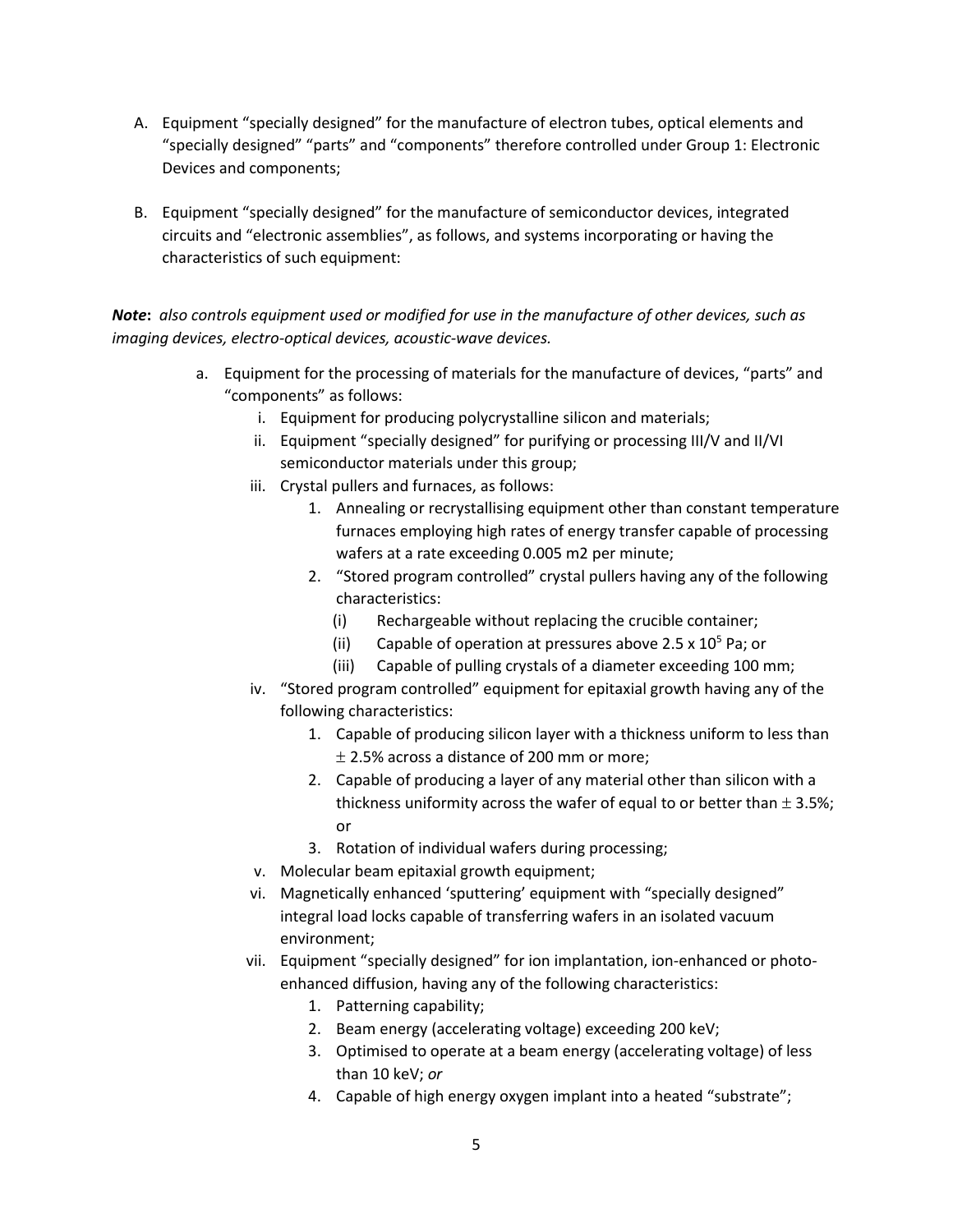- viii. "Stored program controlled" equipment for the selective removal (etching) by means of anisotropic dry methods (e.g., plasma), as follows:
	- 1. Batch types having either of the following:
		- (i) End-point detection, other than optical emission spectroscopy types; or
		- (ii) Reactor operational (etching) pressure of 26.66 Pa or less;
	- 2. Single wafer types having any of the following:
		- (i) End-point detection, other than optical emission spectroscopy types;
		- (ii) Reactor operational (etching) pressure of 26.66 Pa or less; or
		- (iii) Cassette-to-cassette and load locks wafer handling;

*Notes***:** *1. "Batch types" refers to machines not "specially designed" for production processing of single wafers. Such machines can process two or more wafers simultaneously with common process parameters, e.g., RF power, temperature, etch gas species, flow rates.*

*2. "Single wafer types" refers to machines "specially designed" for production processing of single wafers. These machines may use automatic wafer handling techniques to load a single wafer into the equipment for processing. The definition includes equipment that can load and process several wafers but where the etching parameters, e.g., RF power or end point, can be independently determined for each individual wafer.*

- ix. ''Chemical vapour deposition" (CVD) equipment, e.g., plasma-enhanced CVD (PECVD) or photo-enhanced CVD, for semiconductor device manufacturing, having either of the following capabilities, for deposition of oxides, nitrides, metals or polysilicon:
	- 1. "Chemical vapour deposition" equipment operating below 10<sup>5</sup> Pa; *or*
	- 2. PECVD equipment operating either below 60 Pa (450 millitorr) or having automatic cassette-to-cassette and load lock wafer handling;
- x. Electron beam systems "specially designed" or modified for mask making or semiconductor device processing having any of the following characteristics:
	- 1. Electrostatic beam deflection;
	- 2. Shaped, non-Gaussian beam profile;
	- 3. Digital-to-analog conversion rate exceeding 3 MHz;
	- 4. Digital-to-analog conversion accuracy exceeding 12 bit; or
	- 5. Target-to-beam position feedback control precision of 1 micrometre or finer;
- xi. Surface finishing equipment for the processing of semiconductor wafers as follows:
	- 1. "Specially designed" equipment for backside processing of wafers thinner than 100 micrometre and the subsequent separation thereof; or
	- 2. "Specially designed" equipment for achieving a surface roughness of the active surface of a processed wafer with a two-sigma value of 2 micrometre or less, total indicator reading (TIR);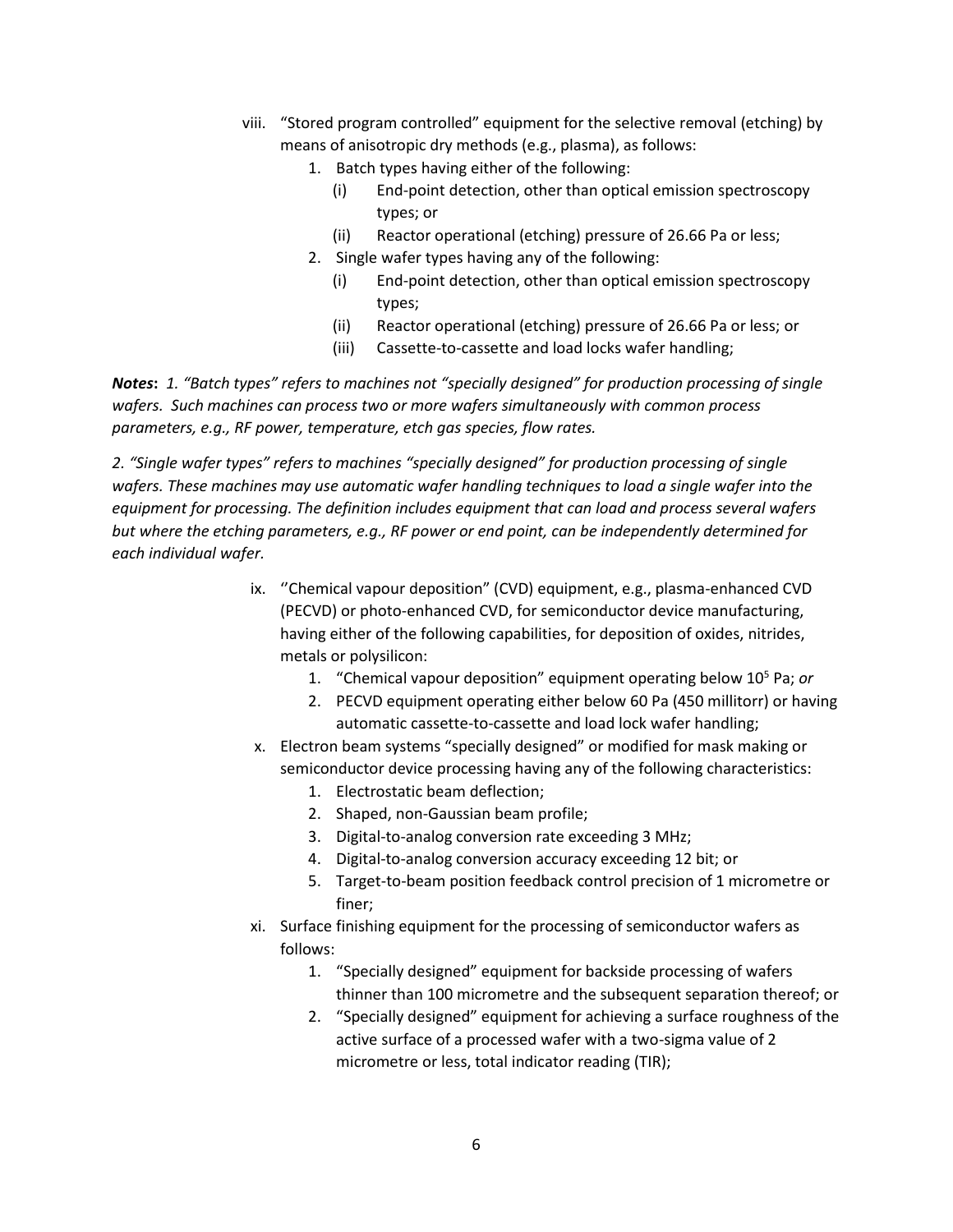- xii. Interconnection equipment which includes common single or multiple vacuum chambers "specially designed" to permit the integration of equipment under this group;
- xiii. "Stored program controlled" equipment using "lasers" for the repair or trimming of "monolithic integrated circuits" with either of the following characteristics:
	- 1. Positioning accuracy less than  $\pm$  1 micrometre; or
	- 2. Spot size (kerf width) less than 3 micrometre.
- b. Masks, mask "substrates," mask-making equipment and image transfer equipment for the manufacture of devices, "parts" and "components"<sup>1</sup>, as follows:

#### *Note***:** *The term "masks" refers to those used in electron beam lithography, X-ray lithography, and ultraviolet lithography, as well as the usual ultraviolet and visible photo-lithography.*

- i. Finished masks, reticles and designs therefor, except:
	- 1. Finished masks or reticles for the production of unembargoed integrated circuits; *or*
	- 2. Masks or reticles, having both of the following characteristics:
		- (i) Their design is based on geometries of 2.5 micrometer or more; *and*
		- (ii) The design does not include special features to alter the intended use by means of production equipment or "software";
- ii. Mask "substrates" as follows:

 $\overline{\phantom{a}}$ 

- 1. Hard surface (e.g., chromium, silicon, molybdenum) coated "substrates" (e.g., glass, quartz, sapphire) for the preparation of masks having dimensions exceeding 125 mm x 125 mm; or
- 2. "Substrates" "specially designed" for X-ray masks;
- iii. Equipment, other than general purpose computers, "specially designed" for computer aided design (CAD) of semiconductor devices or integrated circuits;
- iv. Equipment or machines, as follows, for mask or reticle fabrication:
	- 1. Photo-optical step and repeat cameras capable of producing arrays larger than 100 mm x 100 mm, or capable of producing a single exposure larger than 6 mm x 6 mm in the image (i.e., focal) plane, or capable of producing line widths of less than 2.5 micrometer in the photoresist on the "substrate";
	- 2. Mask or reticle fabrication equipment using ion or "laser" beam lithography capable of producing line widths of less than 2.5 micrometer; or
	- 3. Equipment or holders for altering masks or reticles or adding pellicles to remove defects;

<sup>&</sup>lt;sup>1</sup> As specified under Group 1: Equipment for the manufacture of electronic "parts," "components" and materials, and "specially designed" "parts," "components" and "accessories".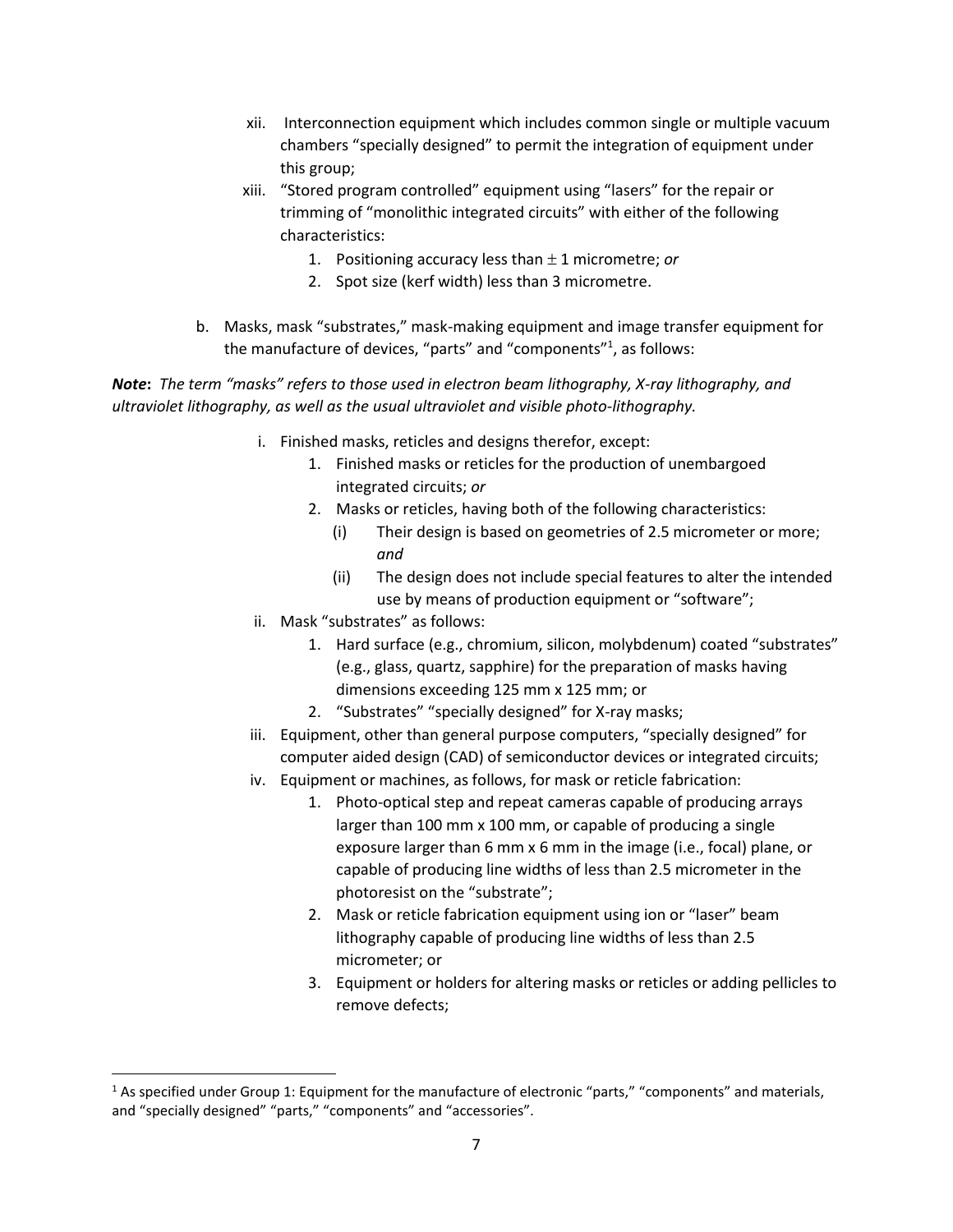- v. "Stored program controlled" equipment for the inspection of masks, reticles or pellicles with:
	- 1. A resolution of 0.25 micrometer or finer; and
	- 2. A precision of 0.75 micrometer or finer over a distance in one or two coordinates of 63.5 mm or more;
- vi. Align and expose equipment for wafer production using photo-optical or X-ray methods, e.g., lithography equipment, including both projection image transfer equipment and step and repeat (direct step on wafer) or step and scan (scanner) equipment, capable of performing any of the following functions:
	- 1. Production of a pattern size of less than 2.5 micrometer;
	- 2. Alignment with a precision finer than  $\pm$  0.25 micrometer (3 sigma);
	- 3. Machine-to-machine overlay no better than  $\pm$  0.3 micrometer; or
	- 4. A light source wavelength shorter than 400 nm;
- vii. Electron beam, ion beam or X-ray equipment for projection image transfer capable of producing patterns less than 2.5 micrometer;
- viii. Equipment using "lasers" for direct write on wafers capable of producing patterns less than 2.5 micrometer.
- c. Equipment for the assembly of integrated circuits, as follows:
	- i. "Stored program controlled" die bonders having all of the following characteristics:
		- 1. "Specially designed" for "hybrid integrated circuits";
		- 2. X-Y stage positioning travel exceeding 37.5 x 37.5 mm; and
		- 3. Placement accuracy in the X-Y plane of finer than  $\pm$  10 micrometer;
	- ii. "Stored program controlled" equipment for producing multiple bonds in a single operation (e.g., beam lead bonders, chip carrier bonders, tape bonders);
	- iii. Semi-automatic or automatic hot cap sealers, in which the cap is heated locally to a higher temperature than the body of the package, "specially designed" for ceramic microcircuit packages and that have a throughput equal to or more than one package per minute.
- d. Filters for clean rooms capable of providing an air environment of 10 or less particles of 0.3 micrometer or smaller per 0.02832  $m<sup>3</sup>$  and filter materials.

5. Equipment for the inspection or testing of electronic "components" and materials, and "specially designed" "parts," "components" and "accessories".

A. Equipment "specially designed" for the inspection or testing of electron tubes, optical elements and "specially designed" "parts" and "components" under this group;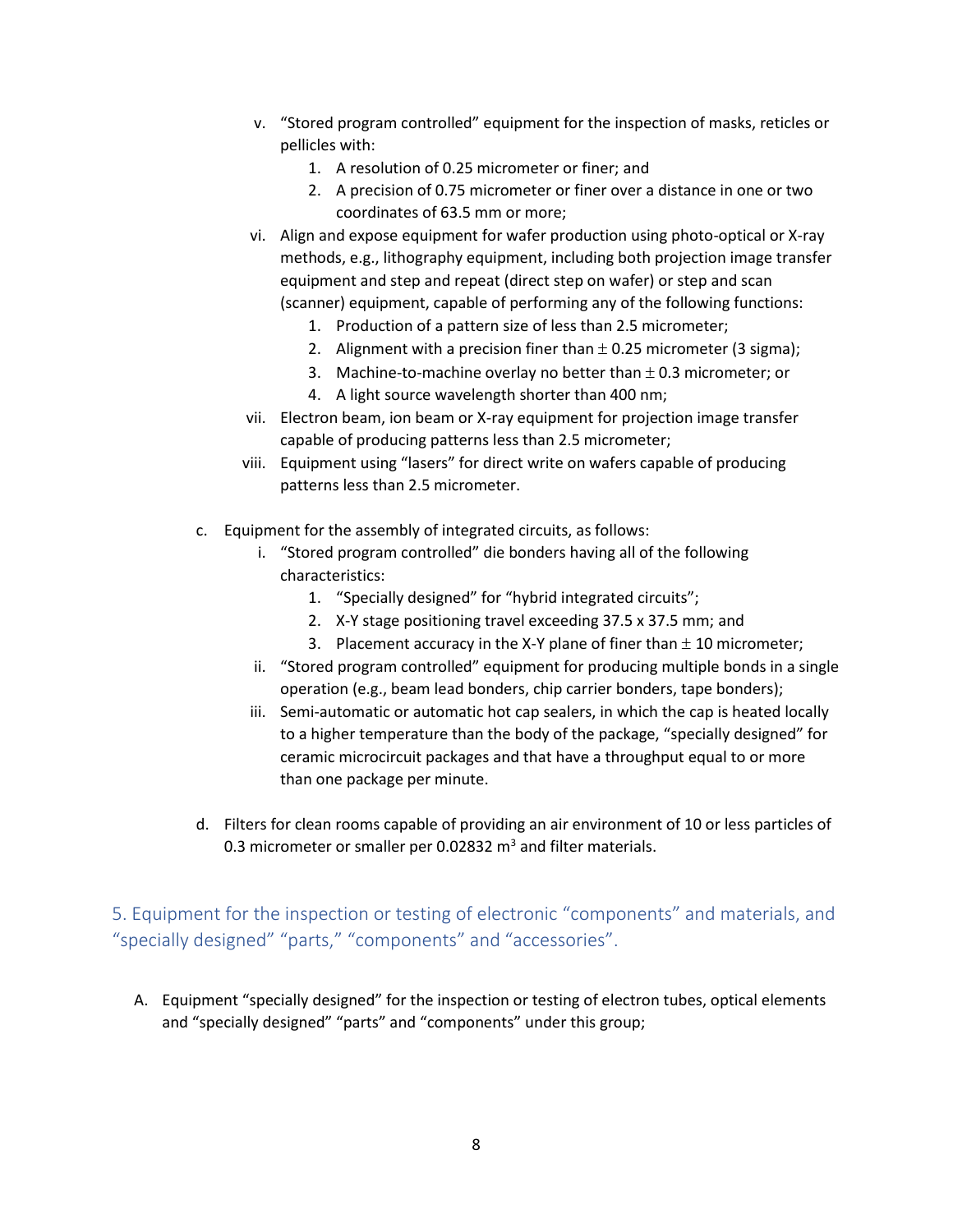B. Equipment "specially designed" for the inspection or testing of semiconductor devices, integrated circuits and "electronic assemblies", as follows, and systems incorporating or having the characteristics of such equipment:

*Note***:** *also controls equipment used or modified for use in the inspection or testing of other devices, such as imaging devices, electro-optical devices, acoustic-wave devices.*

- a. "Stored program controlled" inspection equipment for the automatic detection of defects, errors or contaminants of 0.6 micrometer or less in or on processed wafers, "substrates", other than printed circuit boards or chips, using optical image acquisition techniques for pattern comparison;
- b. "Specially designed" "stored program controlled" measuring and analysis equipment, as follows:
	- i. "Specially designed" for the measurement of oxygen or carbon content in semiconductor materials;
	- ii. Equipment for line width measurement with a resolution of 1 micrometer or finer;
	- iii. "Specially designed" flatness measurement instruments capable of measuring deviations from flatness of 10 micrometer or less with a resolution of 1 micrometer or finer.
- c. "Stored program controlled" wafer probing equipment having any of the following characteristics:
	- i. Positioning accuracy finer than 3.5 micrometer;
	- ii. Capable of testing devices having more than 68 terminals; or
	- iii. Capable of testing at a frequency exceeding 1 GHz;
- d. Test equipment as follows:
	- i. "Stored program controlled" equipment "specially designed" for testing discrete semiconductor devices and un-encapsulated dice, capable of testing at frequencies exceeding 18 GHz;

*Technical Note***:** *Discrete semiconductor devices include photocells and solar cells.*

- ii. "Stored program controlled" equipment "specially designed" for testing integrated circuits and "electronic assemblies" thereof, capable of functional testing:
	- 1. At a 'pattern rate' exceeding 20 MHz; or
	- 2. At a 'pattern rate' exceeding 10 MHz but not exceeding 20 MHz and capable of testing packages of more than 68 terminals.

*Note***:** *'pattern rate' is defined as the maximum frequency of digital operation of a tester. It is therefore equivalent to the highest data rate that a tester can provide in non-multiplexed mode. It is also referred to as test speed, maximum digital frequency or maximum digital speed.*

> iii. Equipment "specially designed" for determining the performance of focal-plane arrays at wavelengths of more than 1,200 nm, using "stored program controlled" measurements or computer aided evaluation and having any of the following characteristics: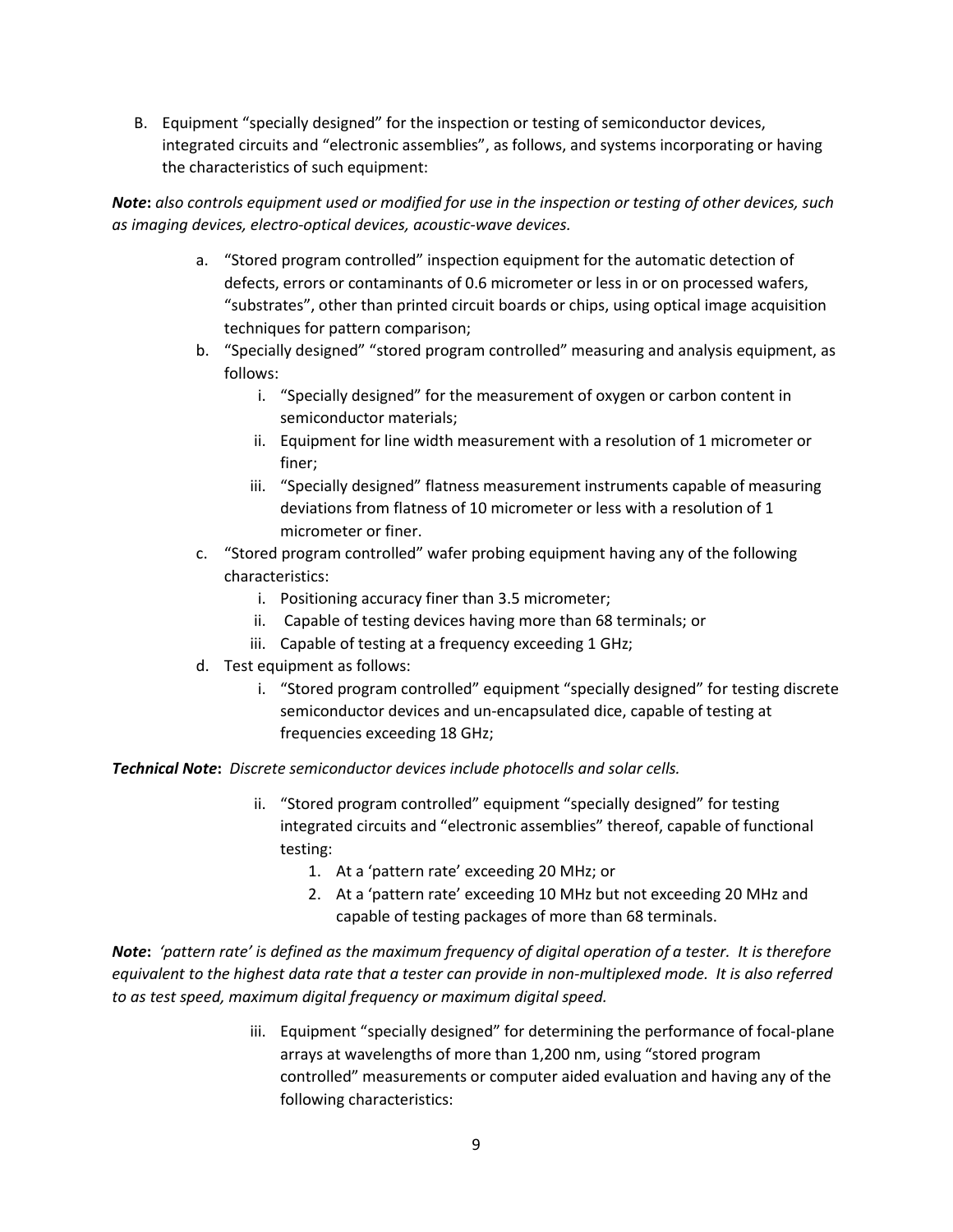- 1. Using scanning light spot diameters of less than 0.12 mm;
- 2. Designed for measuring photosensitive performance parameters and for evaluating frequency response, modulation transfer function, uniformity of responsivity or noise; or
- 3. Designed for evaluating arrays capable of creating images with more than 32 x 32 line elements;
- e. Electron beam test systems designed for operation at 3 keV or below, or "laser" beam systems, for non-contactive probing of powered-up semiconductor devices having any of the following:
	- i. Stroboscopic capability with either beam blanking or detector strobing;
	- ii. An electron spectrometer for voltage measurements with a resolution of less than 0.5 V; or
	- iii. Electrical tests fixtures for performance analysis of integrated circuits;
- f. "Stored program controlled" multifunctional focused ion beam systems "specially designed" for manufacturing, repairing, physical layout analysis and testing of masks or semiconductor devices and having either of the following characteristics:
	- i. Target-to-beam position feedback control precision of 1 micrometer or finer; or
	- ii. Digital-to-analog conversion accuracy exceeding 12 bit;
- g. Particle measuring systems employing "lasers" designed for measuring particle size and concentration in air having both of the following characteristics:
	- i. Capable of measuring particle sizes of 0.2 micrometer or less at a flow rate of 0.02832  $m<sup>3</sup>$  per minute or more; and
	- ii. Capable of characterising Class 10 clean air or better.

6. Positive resists designed for semiconductor lithography specially adjusted (optimised) for use at wavelengths between 370 and 193 nm.

7. "Software" "specially designed" for the "development", "production", or "use" of electronic devices, "parts" or "components", general purpose electronic equipment, or manufacturing and test equipment; or "software" "specially designed" for the "use" of equipment under this group.

8. "Technology" for the "development," "production" or "use" of electronic devices, "parts" or "components", general purpose electronic equipment, or manufacturing and test equipment, or materials under this group.

Group 2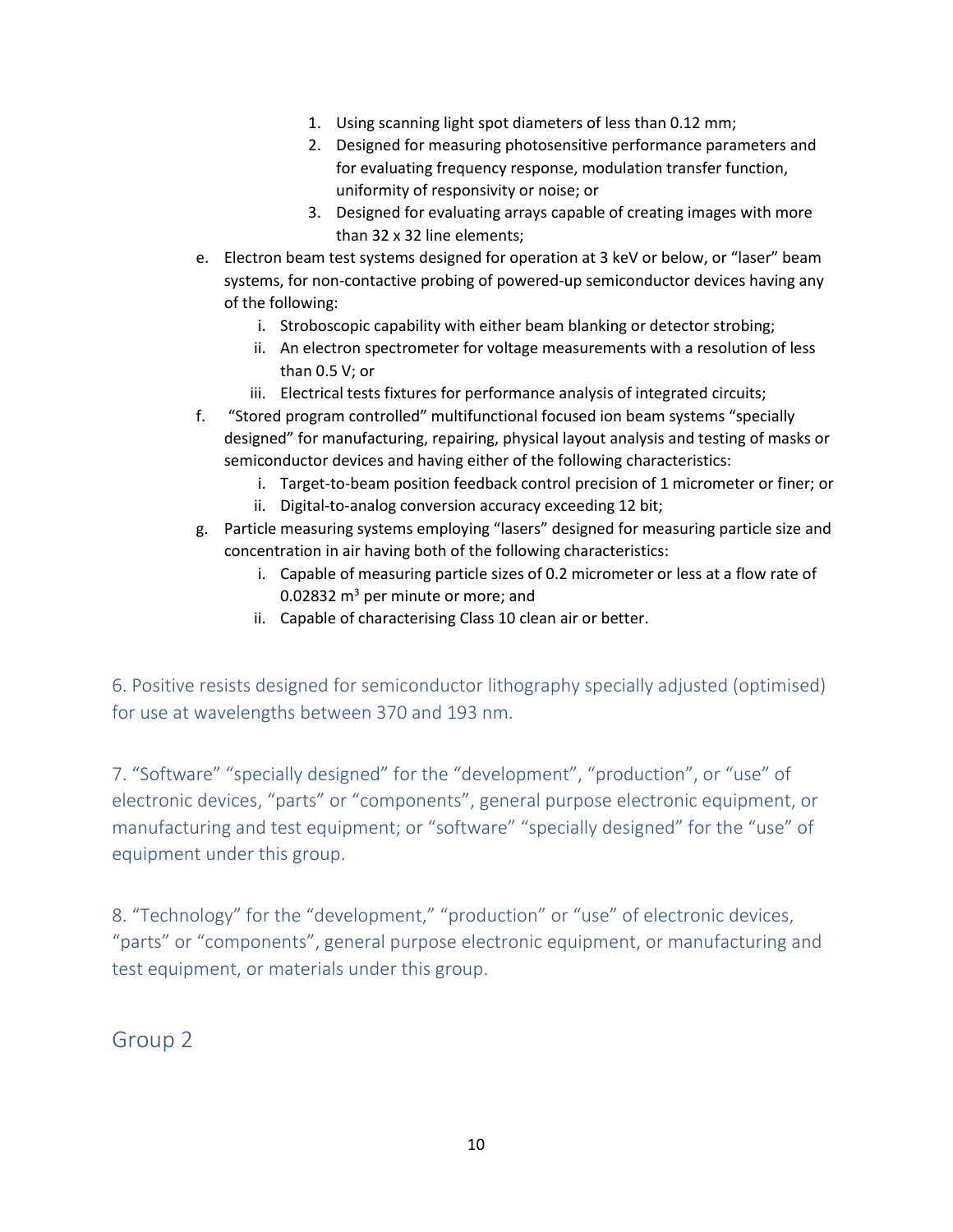1. Computers, "electronic assemblies" and related equipment, not elsewhere controlled and "specially designed" "parts" and "components".

- A. Electronic computers and related equipment, and "electronic assemblies" and "specially designed" "parts" and "components", rated for operation at an ambient temperature above 343 K (70°C);
- B. "Digital computers", including equipment of "signal processing" or image enhancement", having an "Adjusted Peak Performance" ("APP") equal to or greater than 0.0128 Weighted TeraFLOPS (WT);
- C. "Electronic assemblies" that are "specially designed" or modified to enhance performance by aggregation of processors, as follows:
	- a. Designed to be capable of aggregation in configurations of 16 or more processors;

*Note 1: applies only to "electronic assemblies" and programmable interconnections with a "APP" not exceeding the limits in Group 2: B: "Digital computers" (above), when shipped as unintegrated "electronic assemblies".* 

- D. Equipment for "signal processing" or "image enhancement" having an "Adjusted Peak Performance" ("APP") equal to or greater than 0.0128 Weighted TeraFLOPS WT;
- E. Equipment containing "terminal interface equipment" exceeding the limits in Group 3;
- F. Equipment "specially designed" to provide external interconnection of "digital computers" or associated equipment that allows communications at data rates exceeding 80 Mbyte/s.
- G. "Hybrid computers" and "electronic assemblies" and "specially designed" "parts" and "components" therefor containing analog-to-digital converters having all of the following characteristics:
	- a. 32 channels or more; and
	- b. A resolution of 14 bit (plus sign bit) or more with a conversion rate of 200,000 conversions/s or more.

2. "Program" proof and validation "software," "software" allowing the automatic generation of "source codes," and operating system "software" that are "specially designed" for "real-time processing" equipmen.

*Related Definitions*: "Global interrupt latency time" is the time taken by the computer system to recognise an interrupt due to the event, service the interrupt and perform a context switch to an alternate memoryresident task waiting on the interrupt.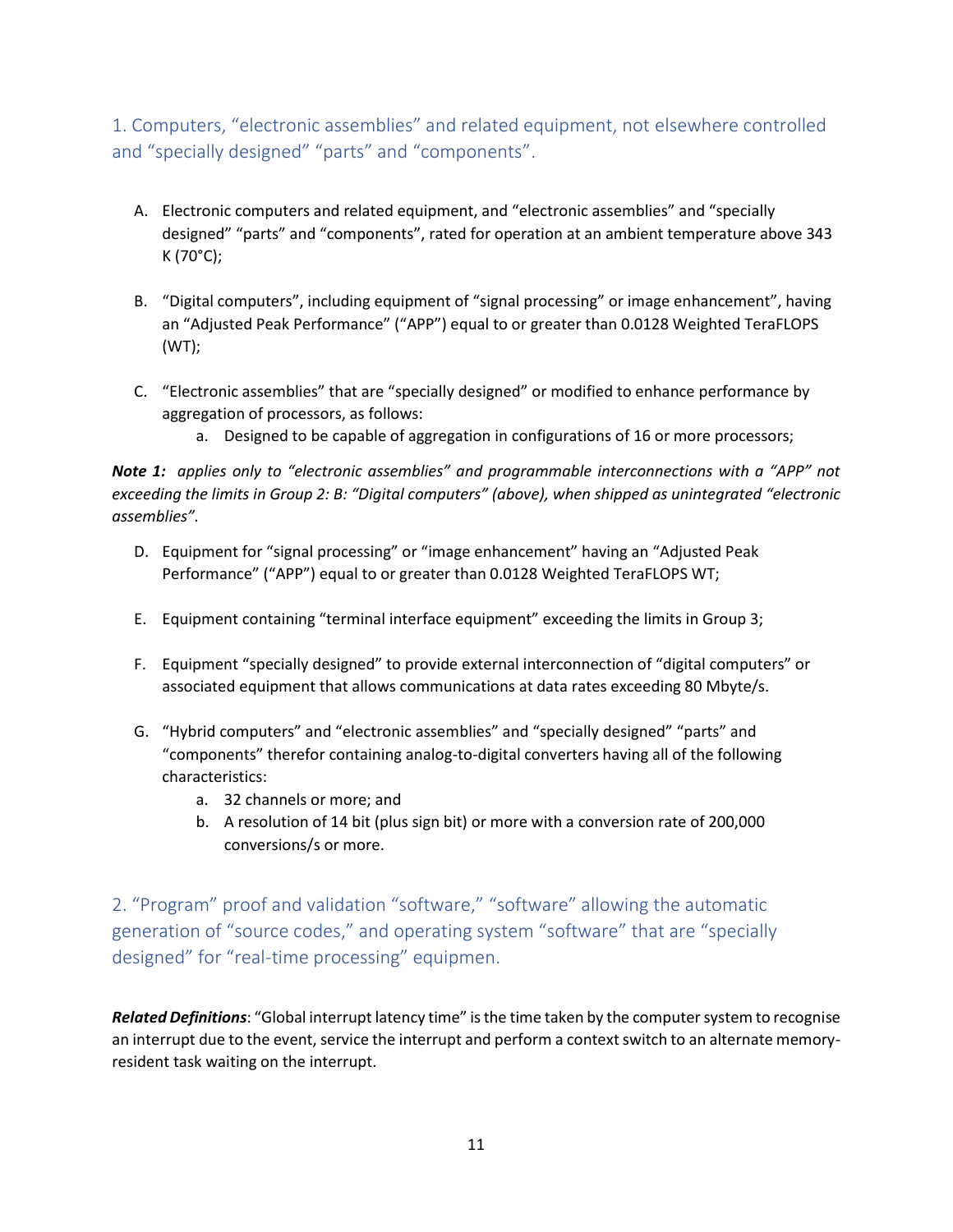- A. "Programme" proof and validation "software" using mathematical and analytical techniques and designed or modified for "programmes" having more than 500,000 "source code" instructions;
- B. "Software" allowing the automatic generation of "source codes" from data acquired on line from external sensors; *or*
- C. Operating system "software" "specially designed" for "real-time processing" equipment that guarantees a "global interrupt latency time" of less than 20 microseconds.

3. Software" other than that controlled above "specially designed" or modified for the "development", "production", or "use" of equipment under this group.

4. "Technology" for the "development," "production," or "use" of equipment, or "software" under this group.

5. "Technology" for the "development" or "production" of equipment designed for "multi-data-stream processing."

# Group 3, Part 1

#### 1. Telecommunication equipment.

- A. Any type of telecommunications equipment, not elsewhere controlled, "specially designed" to operate outside the temperature range from 219 K (-54 EC) to 397 K (124 EC).
- B. Telecommunication transmission equipment and systems, and "specially designed" "parts," "components" and "accessories", having any of the following characteristics, functions or features:
- *Note: Telecommunication transmission equipment:*

*Categorised as follows, or combinations thereof*

- i. *Radio equipment (e.g., transmitters, receivers and transceivers);*
- ii. *Line terminating equipment*
- iii. *Intermediate amplifier equipment;*
- iv. *Repeater equipment;*
- v. *Regenerator equipment;*
- vi. *Translation encoders (transcoders);*
- vii. *Multiplex equipment (statistical mutiplex included);*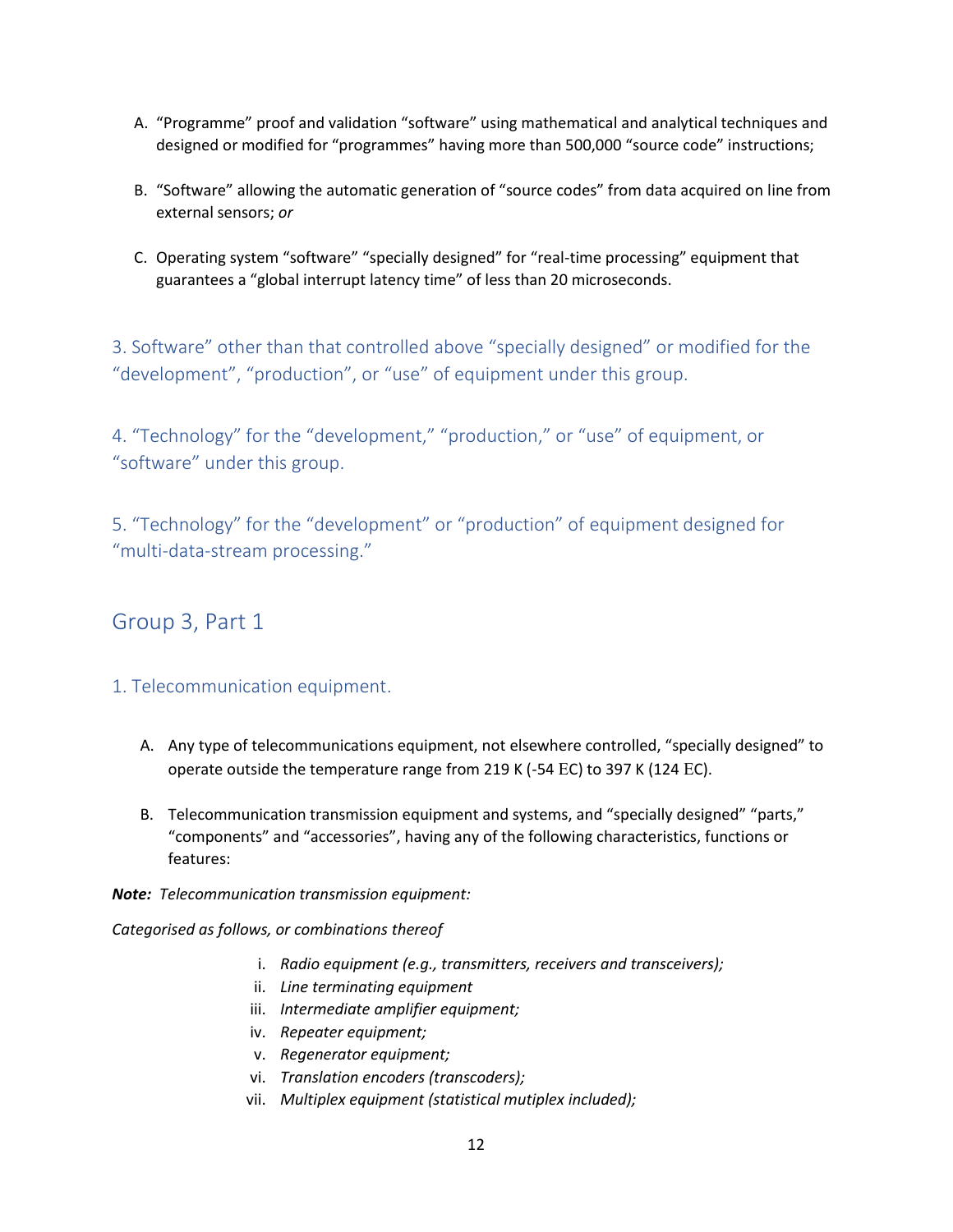- viii. *Modulators/demodulators (modems);*
	- ix. *Transmultiplex equipment (see CCITT Rec. G701);*
	- x. *"Stored program controlled" digital crossconnection equipment;*
- xi. *'Gateways' and bridges;*
- xii. *"Media access units"; and*

*Designed for use in single or multi-channel communication via any of the following: Wire (line); Coaxial cable; Optical fiber cable; Electromagnetic radiation; or Underwater acoustic wave propagation.*

- a. Employing digital techniques, including digital processing of analog signals, and designed to operate at a "digital transfer rate" at the highest multiplex level exceeding 45 Mbit/s or a "total digital transfer rate" exceeding 90 Mbit/s;
- b. Modems using the 'bandwidth of one voice channel' with a "data signalling rate" exceeding 9,600 bits per second;
- c. Being "stored program controlled" digital cross connect equipment with "digital transfer rate" exceeding 8.5 Mbit/s per port.
- d. Being equipment containing any of the following:
	- a. 'Network access controllers' and their related common medium having a "digital transfer rate" exceeding 33 Mbit/s; or
	- b. "Communication channel controllers" with a digital output having a "data signalling rate" exceeding 64,000 bit/s per channel;
- e. Employing a "laser" and having any of the following characteristics:
	- a. A transmission wavelength exceeding 1,000 nm; or
	- b. Employing analog techniques and having a bandwidth exceeding 45 MHz;
	- c. Employing coherent optical transmission or coherent optical detection techniques (also called optical heterodyne or homodyne techniques);
	- d. Employing wavelength division multiplexing techniques; or
	- e. Performing "optical amplification";
- f. Radio equipment operating at input or output frequencies exceeding:
	- a. 31 GHz for satellite-earth station applications; or
	- b. 26.5 GHz for other applications;
- g. Being radio equipment employing any of the following:
	- a. Quadrature-amplitude-modulation (QAM) techniques above level 4 if the "total digital transfer rate" exceeds 8.5 Mbit/s;
	- b. QAM techniques above level 16 if the "total digital transfer rate" is equal to or less than 8.5 Mbit/s;
	- c. Other digital modulation techniques and having a "spectral efficiency" exceeding 3 bit/s/Hz; or
	- d. Operating in the 1.5 MHz to 87.5 MHz band and incorporating adaptive techniques providing more than 15 dB suppression of an interfering signal.

*Note: Statistical multiplexers with digital input and digital output which provide switching are treated as "stored program controlled" switches.*

C. "Data (message) switching" equipment or systems designed for "packet-mode operation" and "parts," electronic assemblies and "components, not elsewhere specified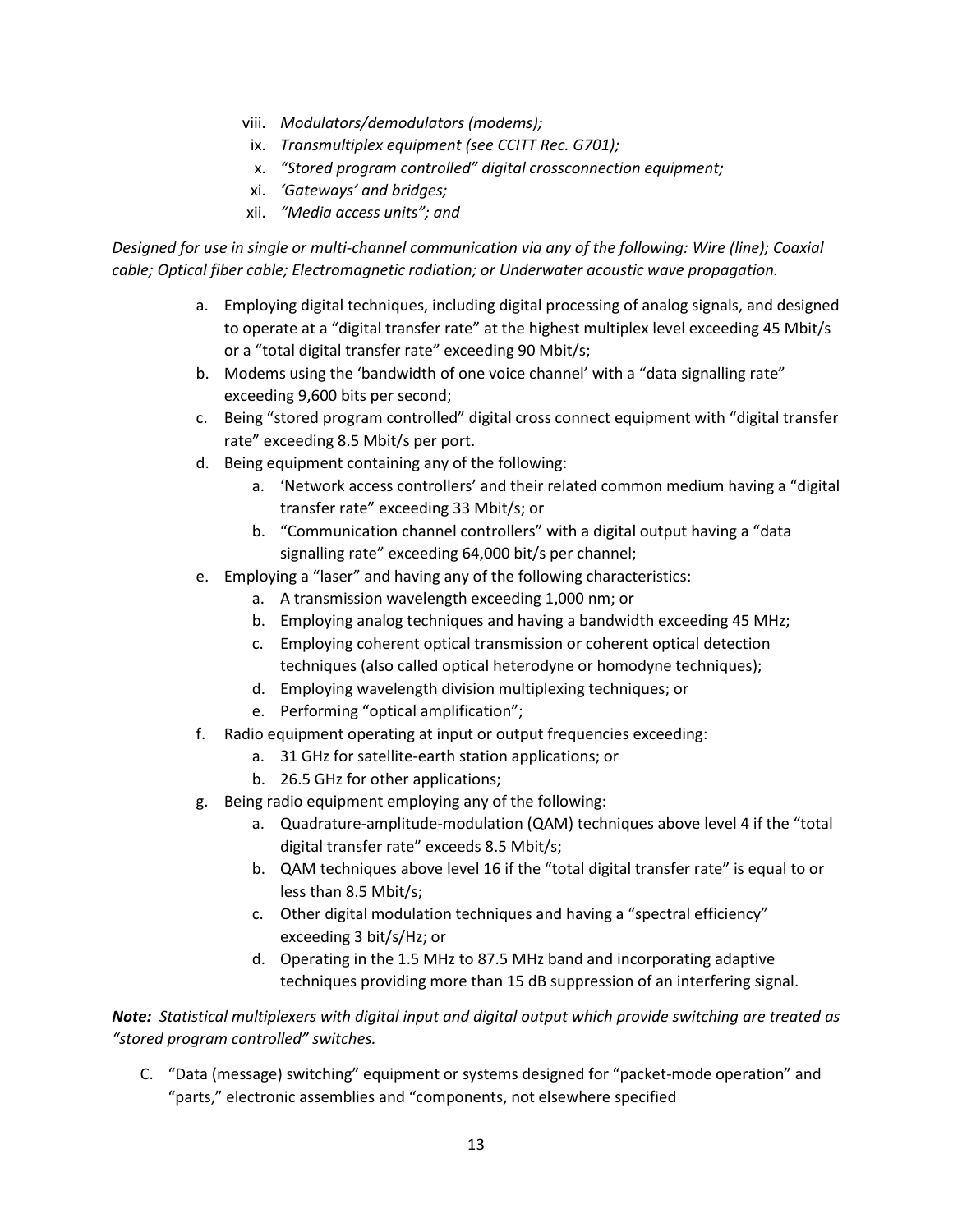- a. Routing or switching of 'datagram' packets;
- b. Multi-level priority and pre-emption for circuit switching;
- c. Designed for automatic hand-off of cellular radio calls to other cellular switches or automatic connection to a centralised subscriber data base common to more than one switch;
- d. Containing "stored program controlled" digital cross connect equipment with "digital transfer rate" exceeding 8.5 Mbit/s per port.
- e. "Common channel signalling" operating in either non-associated or quasi-associated mode of operation;
- f. 'Dynamic adaptive routing';
- g. Being packet switches, circuit switches and routers with ports or lines exceeding any of the following:
	- a. A "data signalling rate" of 64,000 bit/s per channel for a 'communications channel controller';
	- b. A "digital transfer rate" of 33 Mbit/s for a 'network access controller' and related common media;
- h. "Optical switching";
- i. Employing 'Asynchronous Transfer Mode' ('ATM') techniques.
- D. Optical fibres and optical fibre cables of more than 50 m in length designed for single mode operation;
- E. Centralised network control having all of the following characteristics:
	- a. Receives data from the nodes; *and*
	- b. Process these data in order to provide control of traffic not requiring operator decisions, and thereby performing 'dynamic adaptive routing';
- F. Phased array antennas, operating above 10.5 GHz, containing active elements and distributed "parts" or "components," and designed to permit electronic control of beam shaping and pointing, except for landing systems with instruments meeting International Civil Aviation Organization (ICAO) standards (microwave landing systems (MLS)).
- G. Mobile communications equipment, not elsewhere specified, and "parts," electronic assemblies and "components"; *or*
- H. Radio relay communications equipment designed for use at frequencies equal to or exceeding 19.7 GHz and "parts" and "components", not elsewhere specified.
- 2. Telecommunications test equipment, not elsewhere specified.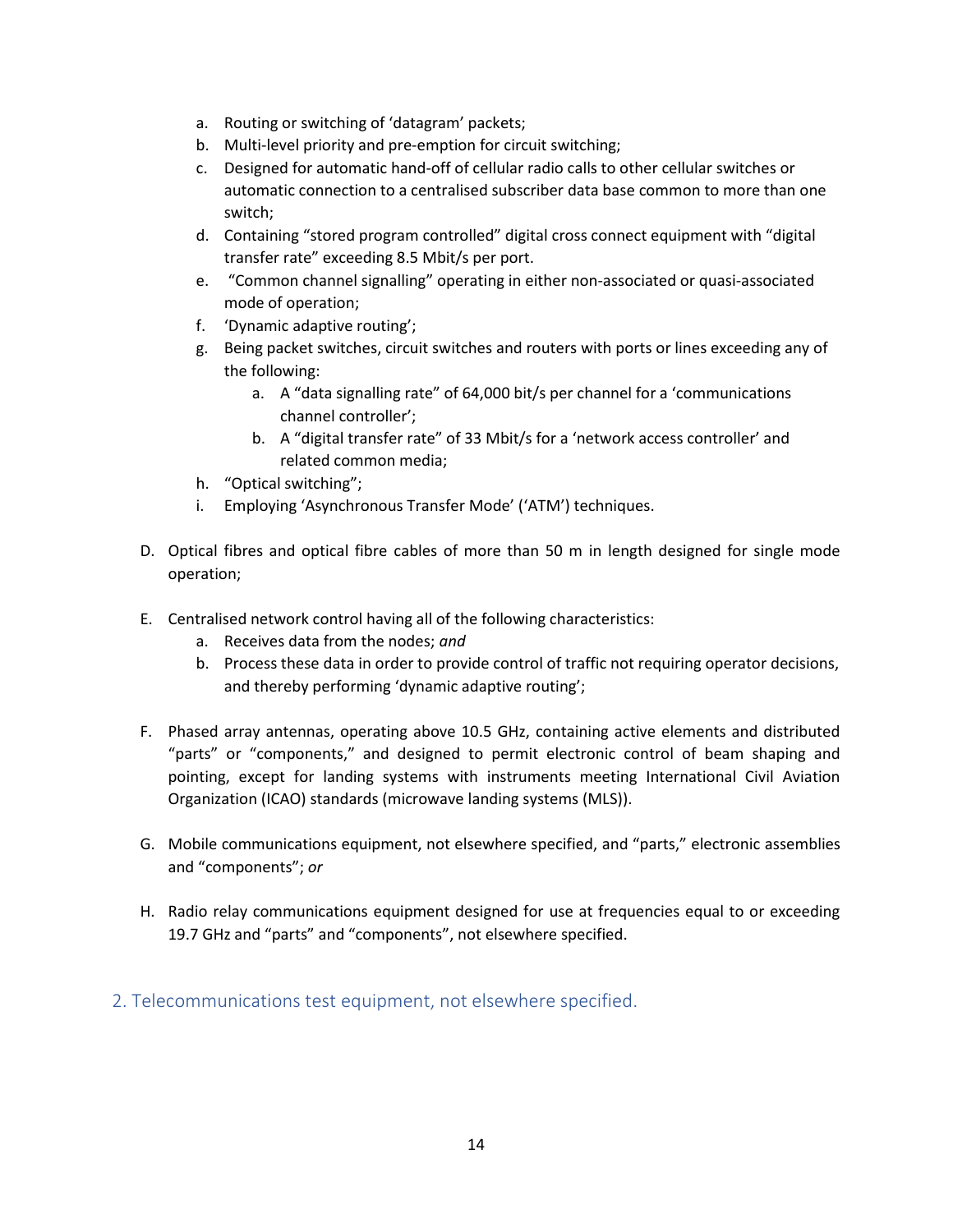# 3. Preforms of glass or of any other material optimised for the manufacture of optical fibres

"Software" "specially designed" or modified for the "development," "production" or "use" of equipment under this group, and dynamic adaptive routing software as follows (see list of items).

A. "Software", other than in machine-executable form, "specially designed" for "dynamic adaptive routing".

4. "Technology" for the "development", "production" or "use" of equipment, or "software" under this group, and other "technologies".

- A. Specific "technologies" as follows:
	- a. "Technology" for the processing and application of coatings to optical fiber "specially designed" to make it suitable for underwater use;
	- b. "Technology" for the "development" of equipment employing 'Synchronous Digital Hierarchy' ('SDH') or 'Synchronous Optical Network' ('SONET') techniques.

# Group 3, Part 2

### 1. Equipment.

- A. Commodities classified as mass market encryption commodities in accordance with Cryptography Note below.
- 2. "Information Security" "software".
	- B. "Software" classified as mass market encryption software in accordance with Cryptography Note below.
- 3. "Information Security" "technology".
	- A. "Technology", not elsewhere specified, for the "use" of mass market commodities or mass market "software" under this group.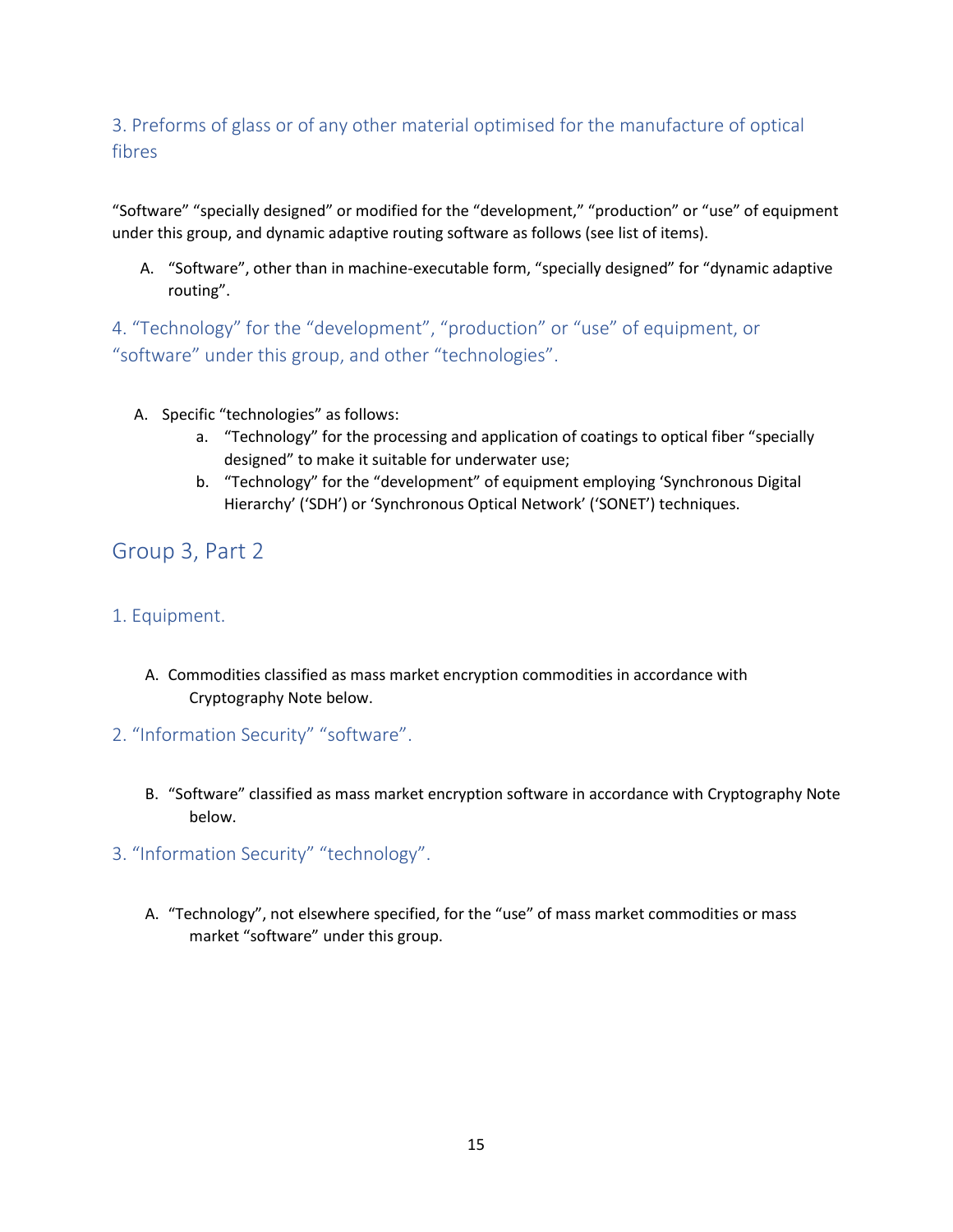# Group 4

1. Marine or terrestrial acoustic equipment, not elsewhere specified, capable of detecting or locating underwater objects or features or positioning surface vessels or underwater vehicles; and "specially designed" "parts" and "components," not elsewhere specified.

#### 2. Optical Sensors

- A. Image intensifier tubes and "specially designed" "components", as follows:
	- a. Image intensifier tubes having all the following:
		- i. A peak response in wavelength range exceeding 400 nm, but not exceeding 1,050 nm;
		- ii. A microchannel plate for electron image amplification with a hole pitch (centre-to-centre spacing) of less than 25 micrometers; *and* Having any of the following:
			- 1. An S-20, S-25 or multialkali photocathode; *or*
			- 2. A GaAs or GaInAs photocathode;
		- b. "Specially designed" microchannel plates having both of the following characteristics:
			- i. 15,000 or more hollow tubes per plate; and
			- ii. Hole pitch (centre-to-centre spacing) of less than 25 micrometers.
- B. Direct view imaging equipment operating in the visible or infrared spectrum, incorporating image intensifier tubes having the characteristics listed above under 'Optical Sensors: Image Intensifier tubes'.

### 3. Certain Cameras and Camera uses.

### 4. Optics.

- A. Optical filters:
	- a. For wavelengths longer than 250 nm, comprised of multi-layer optical coatings and having either of the following:
		- i. Bandwidths equal to or less than 1 nm Full Width Half Intensity (FWHI) and peak transmission of 90% or more; *or*
		- ii. Bandwidths equal to or less than 0.1 nm FWHI and peak transmission of 50% or more;
	- b. For wavelengths longer than 250 nm, and having all of the following:
		- i. Tunable over a spectral range of 500 nm or more;
		- ii. Instantaneous optical bandpass of 1.25 nm or less;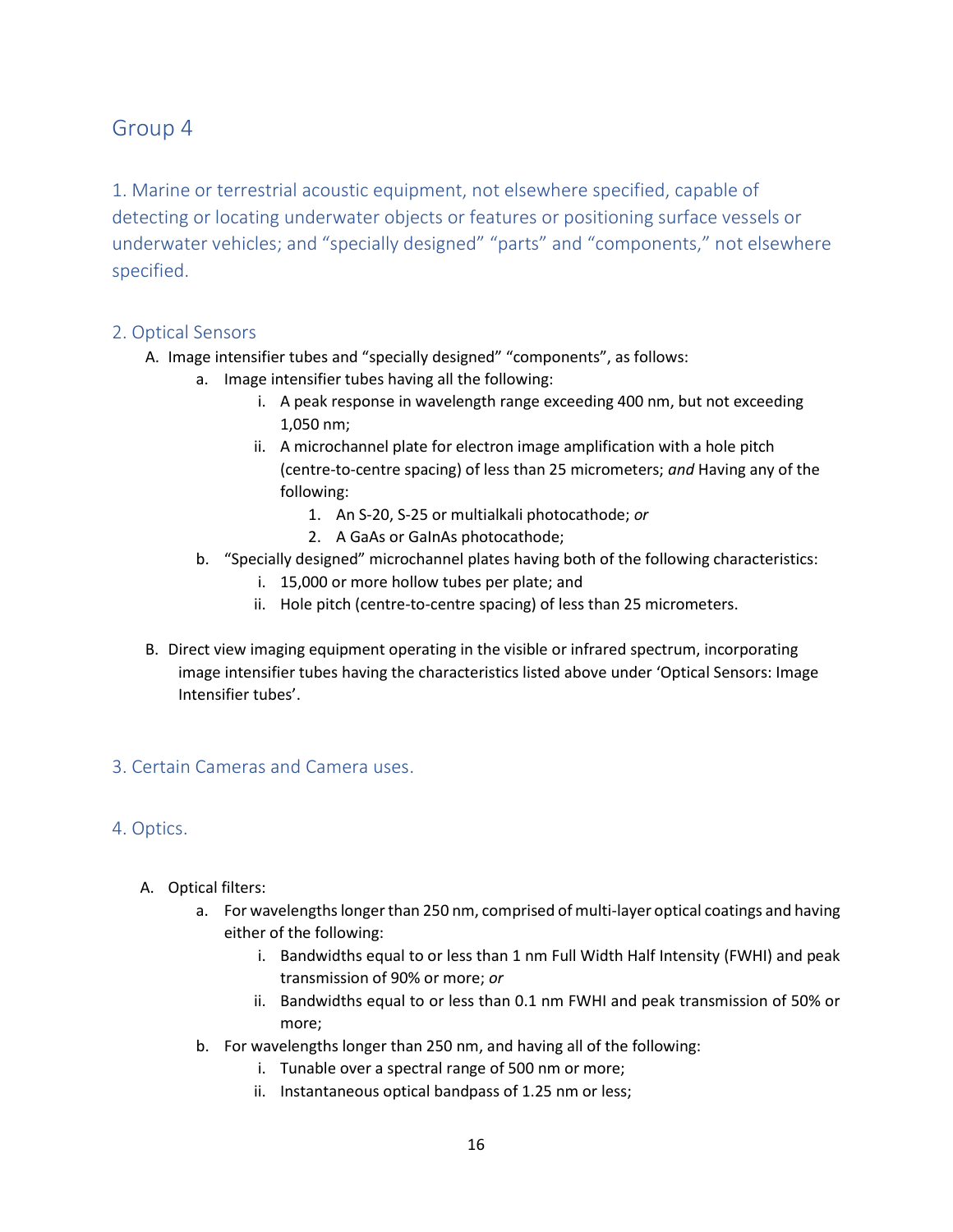- iii. Wavelength resettable within 0.1 ms to an accuracy of 1 nm or better within the tunable spectral range; *and*
- iv. A single peak transmission of 91% or more;
- c. Optical opacity switches (filters) with a field of view of  $30^{\circ}$  or wider and a response time equal to or less than 1 ns;
- B. "Fluoride fibre" cable, or optical fibres, having an attenuation of less than 4 dB/km in the wavelength range exceeding 1,000 nm but not exceeding 3,000 nm.

### 5. "Lasers".

- A. Carbon dioxide  $(CO_2)$  "lasers" having any of the following:
	- a. A CW output power exceeding 10 kW;
	- b. A pulsed output with a "pulse duration" exceeding 10 microseconds; *and*
		- i. An average output power exceeding 10 kW; *or*
		- ii. A pulsed "peak power" exceeding 100 kW; *or*
	- c. A pulsed output with a "pulse duration" equal to or less than 10 microseconds; *and*
		- i. A pulse energy exceeding 5 J per pulse and "peak power" exceeding 2.5 kW; *or*
			- ii. An average output power exceeding 2.5 kW;
- B. Semiconductor lasers, as follows:
	- a. Individual, single-transverse mode semiconductor "lasers" having:
		- i. An average output power exceeding 100 mW; *or*
		- ii. A wavelength exceeding 1,050 nm;
	- b. Individual, multiple-transverse mode semiconductor "lasers", or arrays of individual semiconductor "lasers", having a wavelength exceeding 1,050 nm;
- C. Ruby "lasers" having an output energy exceeding 20 J per pulse;
- D. Non-"tunable" "pulsed lasers" having an output wavelength exceeding 975 nm but not exceeding 1,150 nm and having any of the following:
	- a. A "pulse duration" equal to or exceeding 1 ns but not exceeding 1  $\mu$ s, and having any of the following:
		- i. A single transverse mode output and having any of the following:
			- 1. A 'wall-plug efficiency' exceeding 12% and an "average output power" exceeding 10 W and capable of operating at a pulse repetition frequency greater than 1 kHz; *or*
			- 2. An "average output power" exceeding 20 W; *or*
		- ii. A multiple transverse mode output and having any of the following:
			- 1. A 'wall-plug efficiency' exceeding 18% and an "average output power" exceeding 30 W;
			- 2. A "peak power" exceeding 200 MW; *or*
			- 3. An "average output power" exceeding 50 W; *or*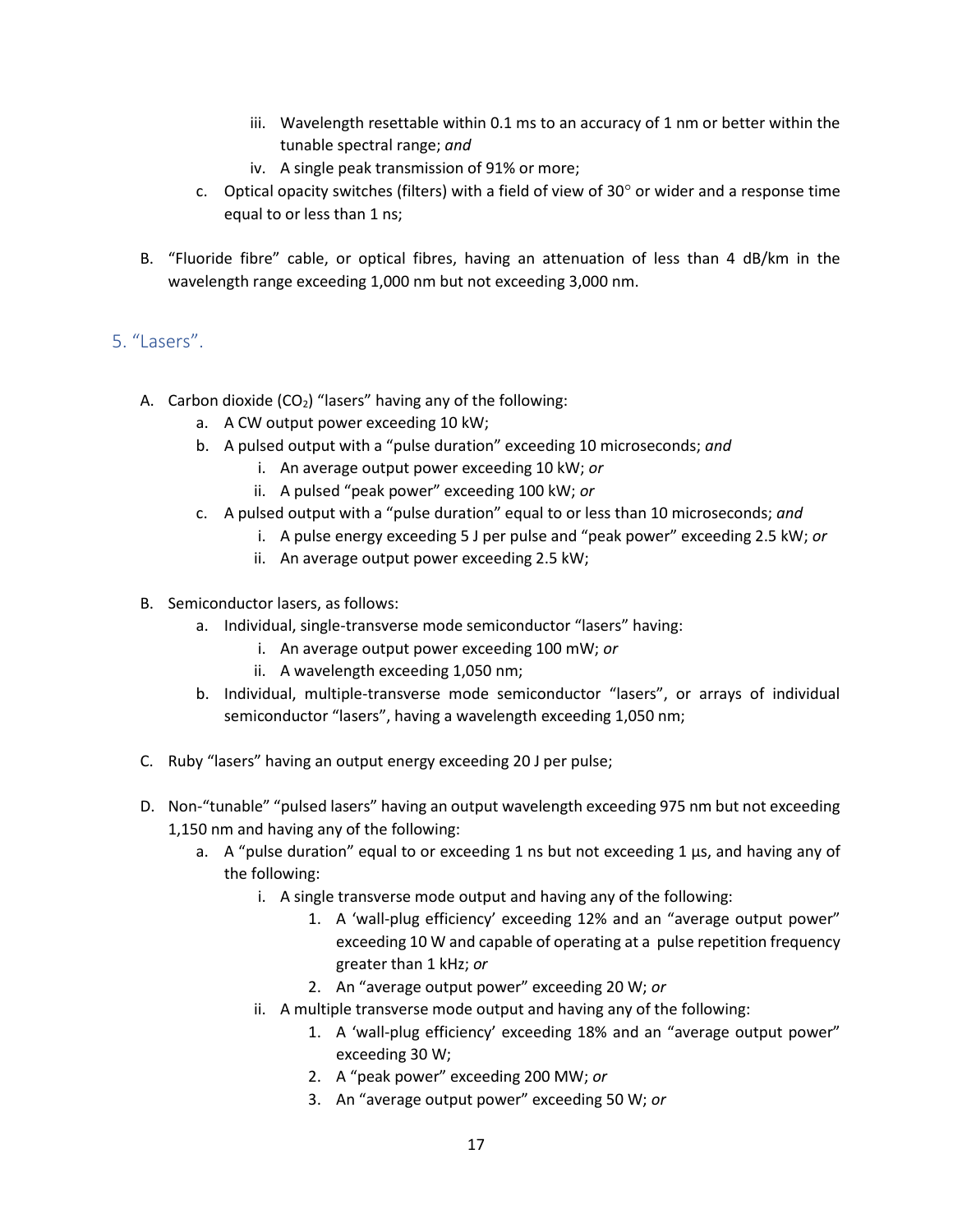- b. A "pulse duration" exceeding 1 μs and having any of the following:
	- i. A single transverse mode output and having any of the following:
		- 1. A 'wall-plug efficiency' exceeding 12% and an "average output power" exceeding 10 W and capable of operating at a pulse repetition frequency greater than 1 kHz; *or*
		- 2. An "average output power" exceeding 20 W; *or*
	- ii. A multiple transverse mode output and having any of the following:
		- 1. A 'wall-plug efficiency' exceeding 18% and an "average output power" exceeding 30 W; or
		- 2. An "average output power" exceeding 500 W;
- E. Non-"tunable" continuous wave "(CW) lasers", having an output wavelength exceeding 975 nm but not exceeding 1,150 nm and having any of the following:
	- a. A single transverse mode output and having any of the following:
		- i. A 'wall-plug efficiency' exceeding 12% and an "average output power" exceeding 10 W and capable of operating at a pulse repetition frequency greater than 1 kHz; or
		- ii. An "average output power" exceeding 50 W; or
	- b. A multiple transverse mode output and having any of the following:
		- i. A 'wall-plug efficiency' exceeding 18% and an "average output power" exceeding 30 W; or
		- ii. An "average output power" exceeding 500 W;
- F. Non-"tunable" "lasers", having a wavelength exceeding 1,400 nm, but not exceeding 1555 nm and having any of the following:
	- i. An output energy exceeding 100 mJ per pulse and a pulsed "peak power" exceeding 1 W; or
	- ii. An average or CW output power exceeding 1 W;
- G. Free electron "lasers."

## 6. "Magnetometers", "Superconductive" electromagnetic sensors, and "specially designed" "components".

A. "Magnetometers", not elsewhere specified, having a 'sensitivity' lower (better) than 1.0 nT (rms) per square root Hz.

*Note: 'sensitivity' (noise level) is the root mean square of the device-limited noise floor which is the lowest signal that can be measured*.

- B. "Superconductive" electromagnetic sensors, "components" manufactured from "superconductive" materials:
	- a. Designed for operation at temperatures below the "critical temperature" of at least one of their "superconductive" constituents (including Josephson effect devices or "superconductive" quantum interference devices (SQUIDS));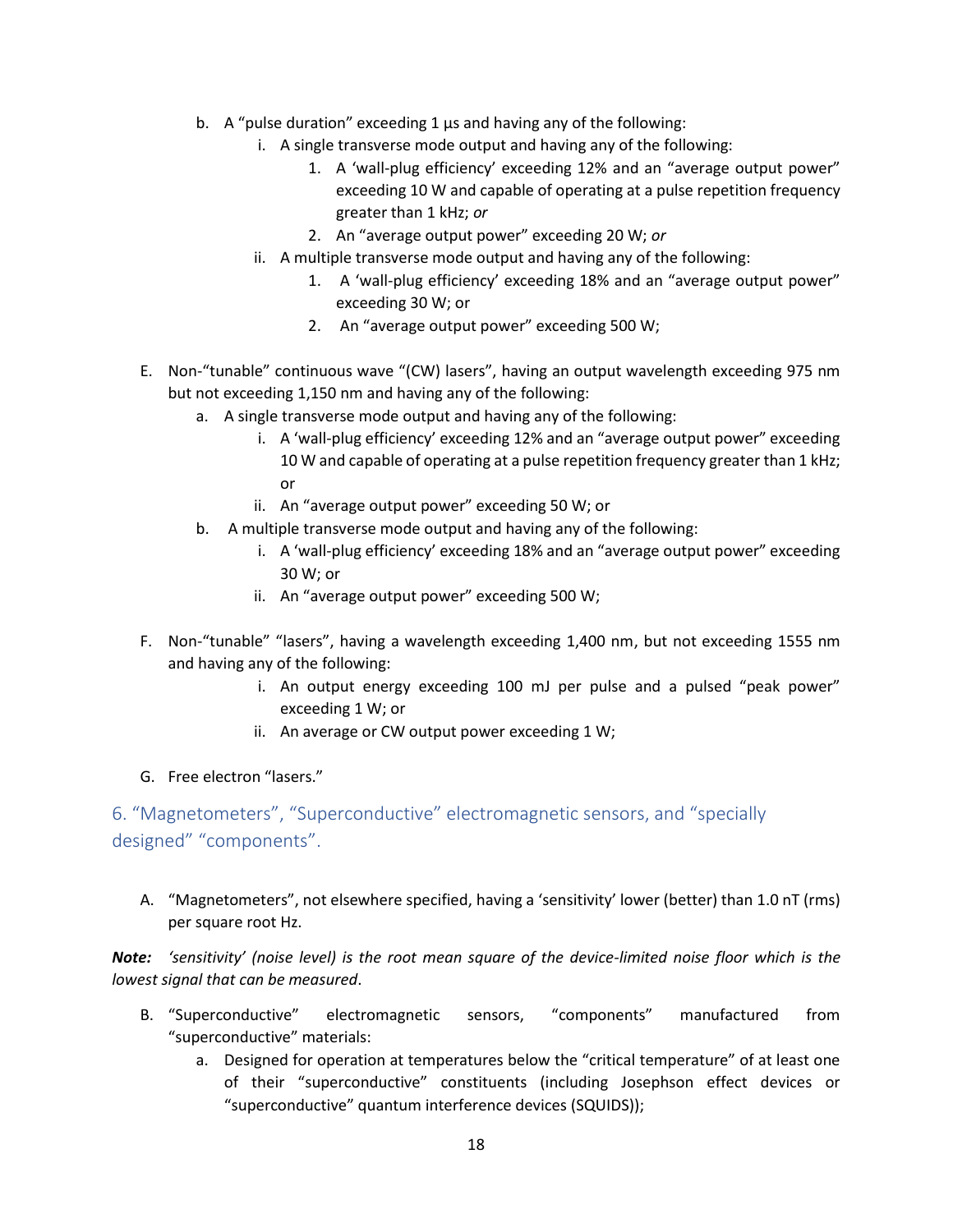- b. Designed for sensing electromagnetic field variations at frequencies of 1 KHz or less; *and*
- c. Having any of the following characteristics:
	- i. Incorporating thin-film SQUIDS with a minimum feature size of less than 2 μm and with associated input and output coupling circuits;
	- ii. Designed to operate with a magnetic field slew rate exceeding  $1 \times 10^6$  magnetic flux quanta per second;
	- iii. Designed to function without magnetic shielding in the earth's ambient magnetic field; *or*
	- iv. Having a temperature coefficient less (smaller) than 0.1 magnetic flux quantum/K.

7. Gravity meters (gravimeters) for ground use, not elsewhere specified,

- A. Having a static accuracy of less (better) than 100 microgal; or
- B. Being of the quartz element (Worden) type.

8. Radar systems, equipment and major "components," not elsewhere specified, and "specially designed" "components".

- A. Airborne radar equipment, not elsewhere specified, and "specially designed" "components".
- B. "Space-qualified" "laser" radar or Light Detection and Ranging (LIDAR) equipment "specially designed" for surveying or for meteorological observation.
- C. Millimeter wave enhanced vision radar imaging systems "specially designed" for rotary wing aircraft and having all of the following:
	- a. Operates at a frequency of 94 GHz;
	- b. An average output power of less than 20 mW;
	- c. Radar beam width of 1 degree; and
	- d. Operating range equal to or greater than 1500 m.

#### 9. Specific processing equipment

- A. Seismic detection equipment not controlled in paragraph C.
- B. Radiation hardened TV cameras, not elsewhere specified.
- C. Seismic intrusion detection systems that detect, classify and determine the bearing on the source of a detected signal.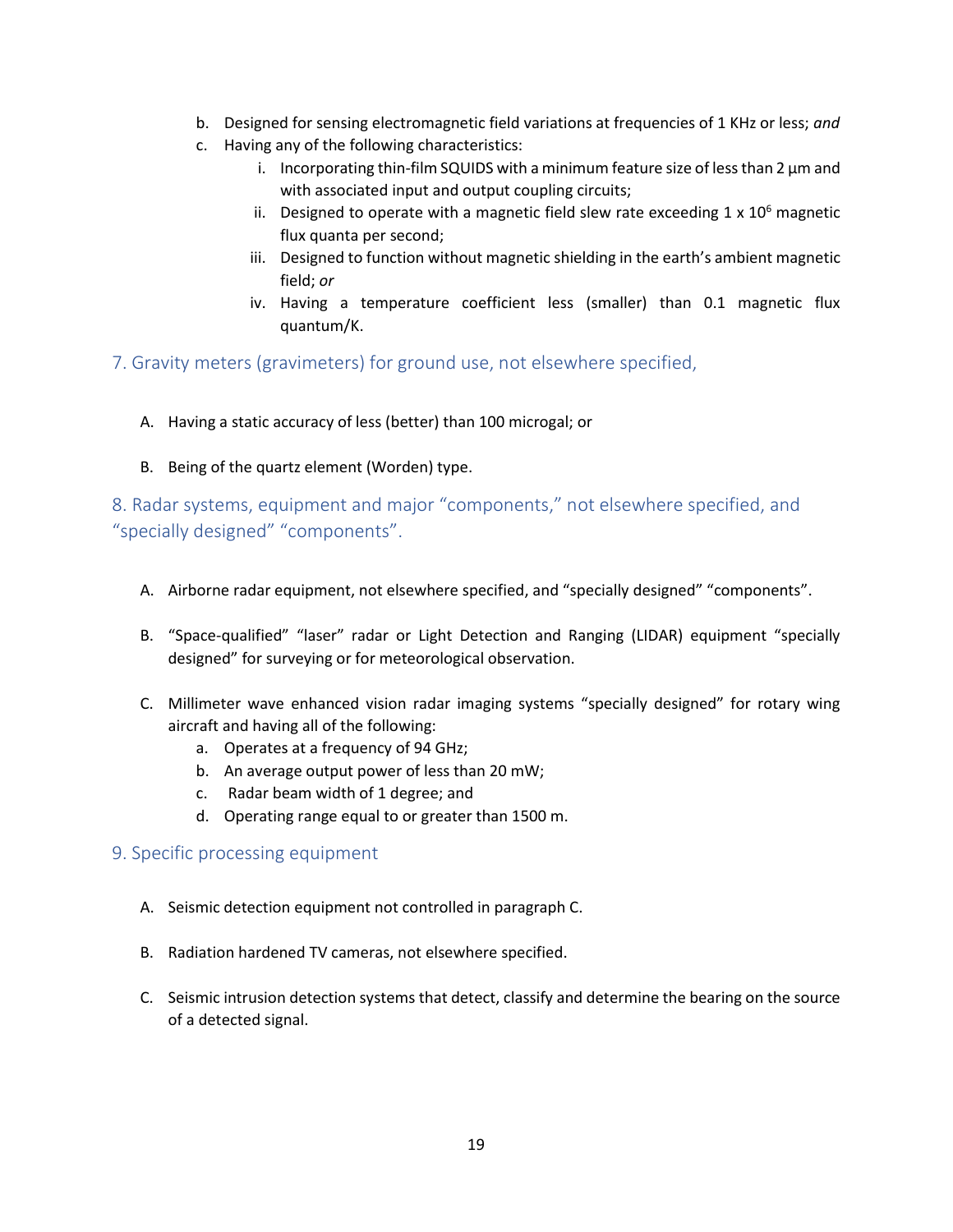10. Equipment, including tools, dies, fixtures or gauges, and other "specially designed" "parts," "components" and "accessories", "specially designed" or modified for any of the following:

- A. For the manufacture or inspection of:
	- a. Free electron "laser" magnet wigglers;
	- b. Free electron "laser" photo injectors;
- B. For the adjustment, to required tolerances, of the longitudinal magnetic field of free electron "lasers".

11. Optical sensing fibres that are modified structurally to have a 'beat length' of less than 500 mm (high birefringence) or optical sensor materials not elsewhere described and having a zinc content of equal to or more than 6% by 'mole fraction.'

*Note: 'Mole fraction' is defined as the ratio of moles of ZnTe to the sum of the moles of CdTe and ZnTe present in the crystal. 2) 'Beat length' is the distance over which two orthogonally polarised signals, initially in phase, must pass in order to achieve a 2 Pi radian(s) phase difference.*

### 12. Optical materials

- A. Low optical absorption materials, as follows:
	- a. Bulk fluoride compounds containing ingredients with a purity of 99.999% or better; or **Note**: includes fluorides of zirconium or aluminium and variants.
	- b. Bulk fluoride glass made from specific compounds;
- B. 'Optical fibre preforms' made from bulk fluoride compounds containing ingredients with a purity of 99.999% or better, "specially designed" for the manufacture of 'fluoride fibres'.

13. "Software," not elsewhere specified, "specially designed" for the "development", "production", or "use" of commodities under this group.

14. "Software" "specially designed" for the "development" or "production" of equipment under this group.

15. Other "software".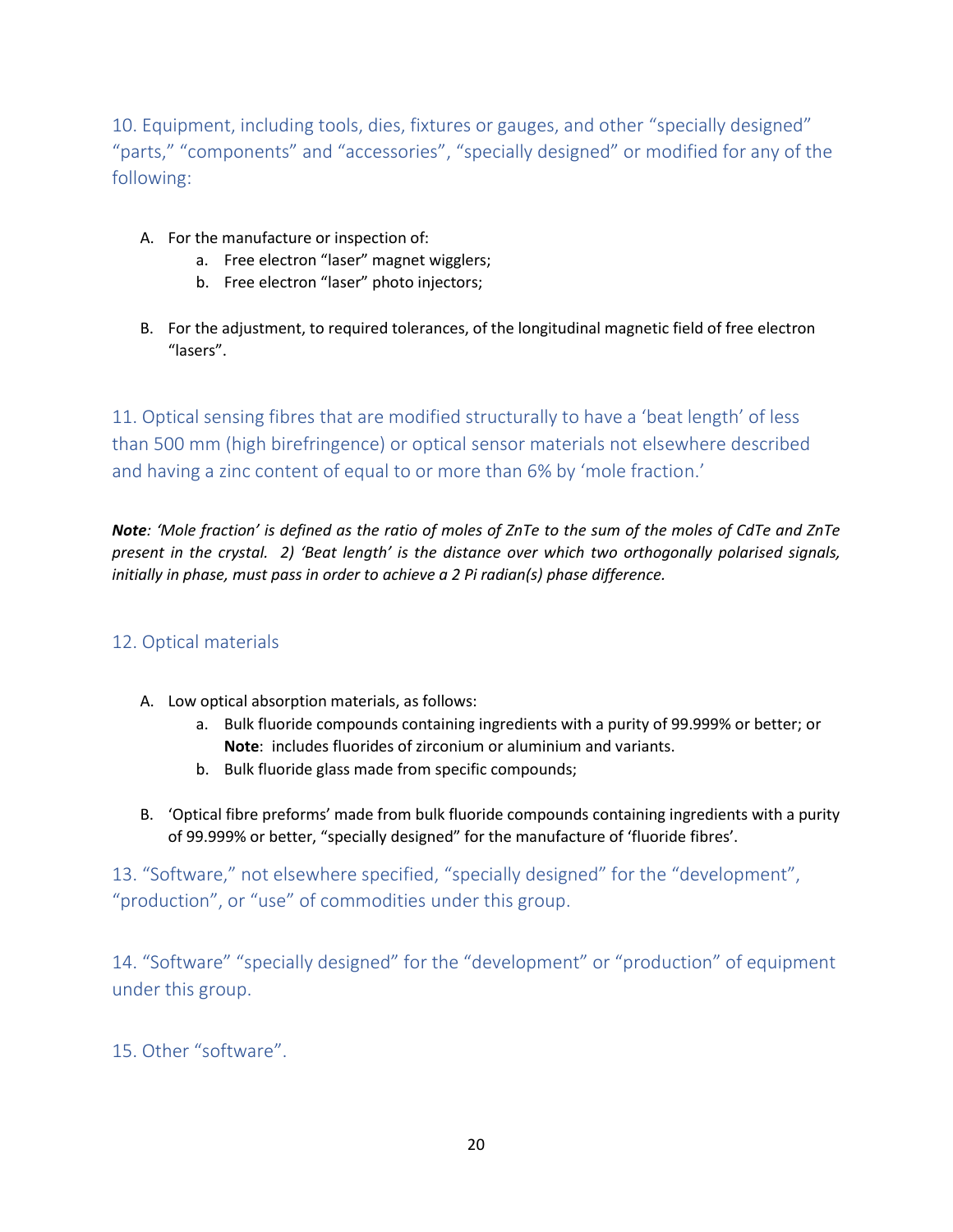- A. Air Traffic Control (ATC) "software" application "programs" hosted on general purpose computers located at Air Traffic Control centres, and capable of automatically handing over primary radar target data (if not correlated with secondary surveillance radar (SSR) data) from the host ATC centre to another ATC centre.
- B. "Software" "specially designed" for seismic intrusion detection systems.
- C. "Source Code" "specially designed" for seismic intrusion detection systems.

16. "Technology" for the "development", "production" or "use" of equipment under this group.

17. "Technology" for the "development" or "production" of equipment, materials or "software" under this group.

18. Other "technology".

- A. Optical fabrication technologies for serially producing optical "parts" and "components" at a rate exceeding 10  $\text{m}^2$  of surface area per year on any single spindle and having all of the following:
	- a. Area exceeding  $1 \text{ m}^2$ ; and
	- b. Surface figure exceeding λ/10 (rms) at the designed wavelength;
- B. "Technology" for optical filters with a bandwidth equal to or less than 10 nm, a field of view (FOV) exceeding 40 $^{\circ}$  and a resolution exceeding 0.75 line pairs per milliradian;
- C. "Technology" for the "development" or "production" of cameras as indicated above;
- D. "Technology" "required" for the "development" or "production" of non-triaxial fluxgate "magnetometers" or non-triaxial fluxgate "magnetometer" systems, having any of the following:
	- a. 'Sensitivity' lower (better) than 0.05 nT (rms) per square root Hz at frequencies of less than 1 Hz; or
	- b. 'Sensitivity' lower (better) than  $1 \times 10^{-3}$  nT (rms) per square root Hz at frequencies of 1 Hz or more.
- E. "Technology" "required" for the "development" or "production" of infrared up-conversion devices having all of the following:
	- a. A response in the wavelength range exceeding 700 nm but not exceeding 1500 nm; and
	- b. A combination of an infrared photodector, light emitting diode (OLED), and nanocrystal to convert infrared light into visible light.

*Note: 'sensitivity' (or noise level) is the root mean square of the device-limited noise floor which is the lowest signal that can be measured.*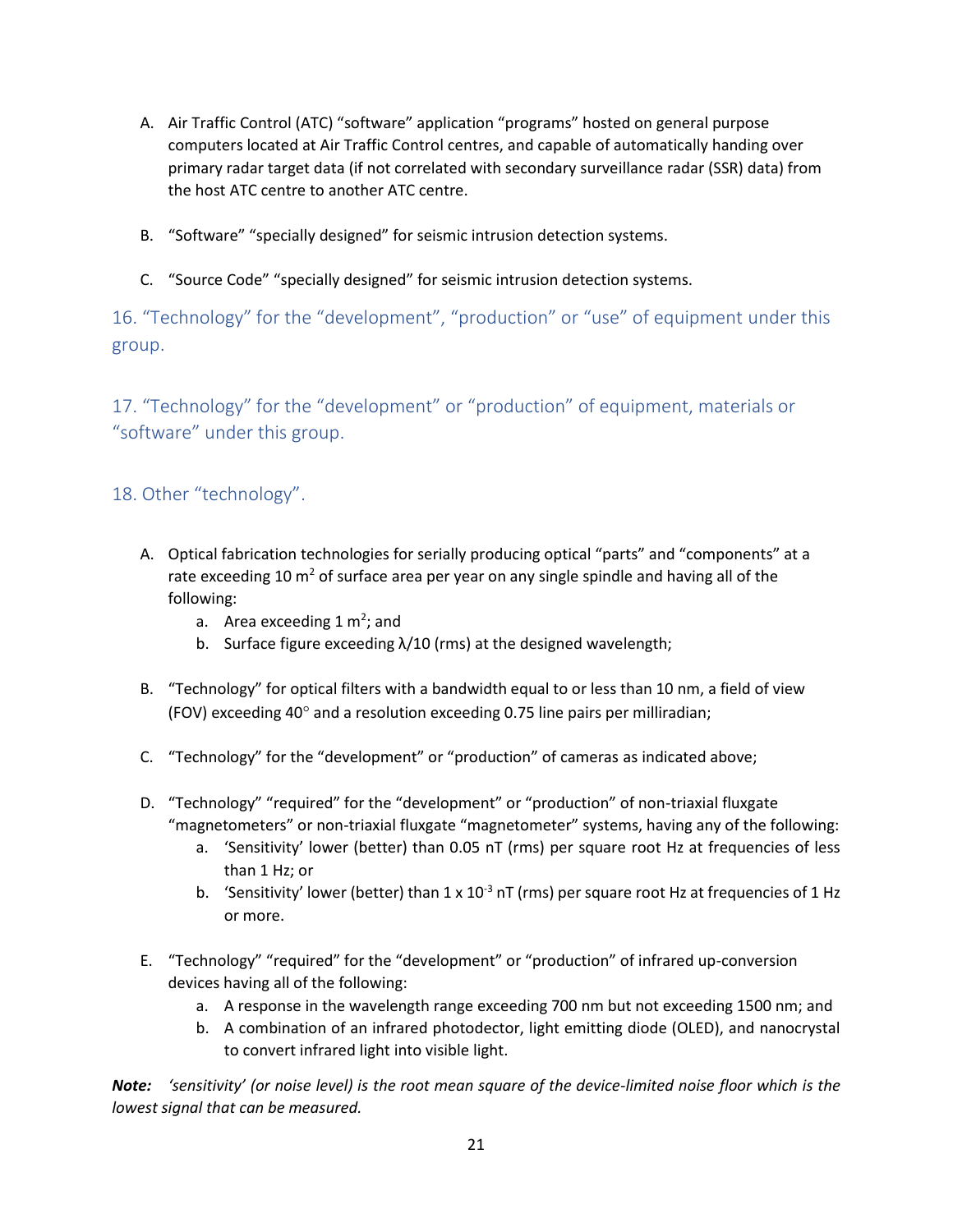# Group 5

1. Other navigation direction finding equipment, airborne communication equipment, all aircraft inertial navigation systems, and other avionic equipment, including "parts" and "components," not elsewhere specified.

2. Other equipment for the test, inspection, or "production" of navigation and avionics equipment.

3. "Software", not elsewhere specified, for the "development", "production", or "use" of navigation, airborne communication and other avionics.

4. "Technology," not elsewhere specified, for the "development," "production" or "use" of navigation, airborne communication, and other avionics equipment.

# Group 6

1. Vessels, marine systems or equipment, and "specially designed" "parts" and "components", and marine boilers and "parts," "components," "accessories," and "attachments.

- A. Underwater vision systems, as follows:
	- a. Television systems (comprising camera, lights, monitoring and signal transmission equipment) having a limiting resolution when measured in air of more than 500 lines and "specially designed" or modified for remote operation with a submersible vehicle; or
	- b. Underwater television cameras having a limiting resolution when measured in air of more than 700 lines;

*Note: Limiting resolution in television is a measure of horizontal resolution usually expressed in terms of the maximum number of lines per picture height discriminated on a test chart, using IEEE Standard 208/1960 or any equivalent standard.*

- B. Photographic still cameras "specially designed" or modified for underwater use, having a film format of 35 mm or larger, and having autofocusing or remote focusing "specially designed" for underwater use;
- C. Stroboscopic light systems, "specially designed" or modified for underwater use, capable of a light output energy of more than 300 J per flash;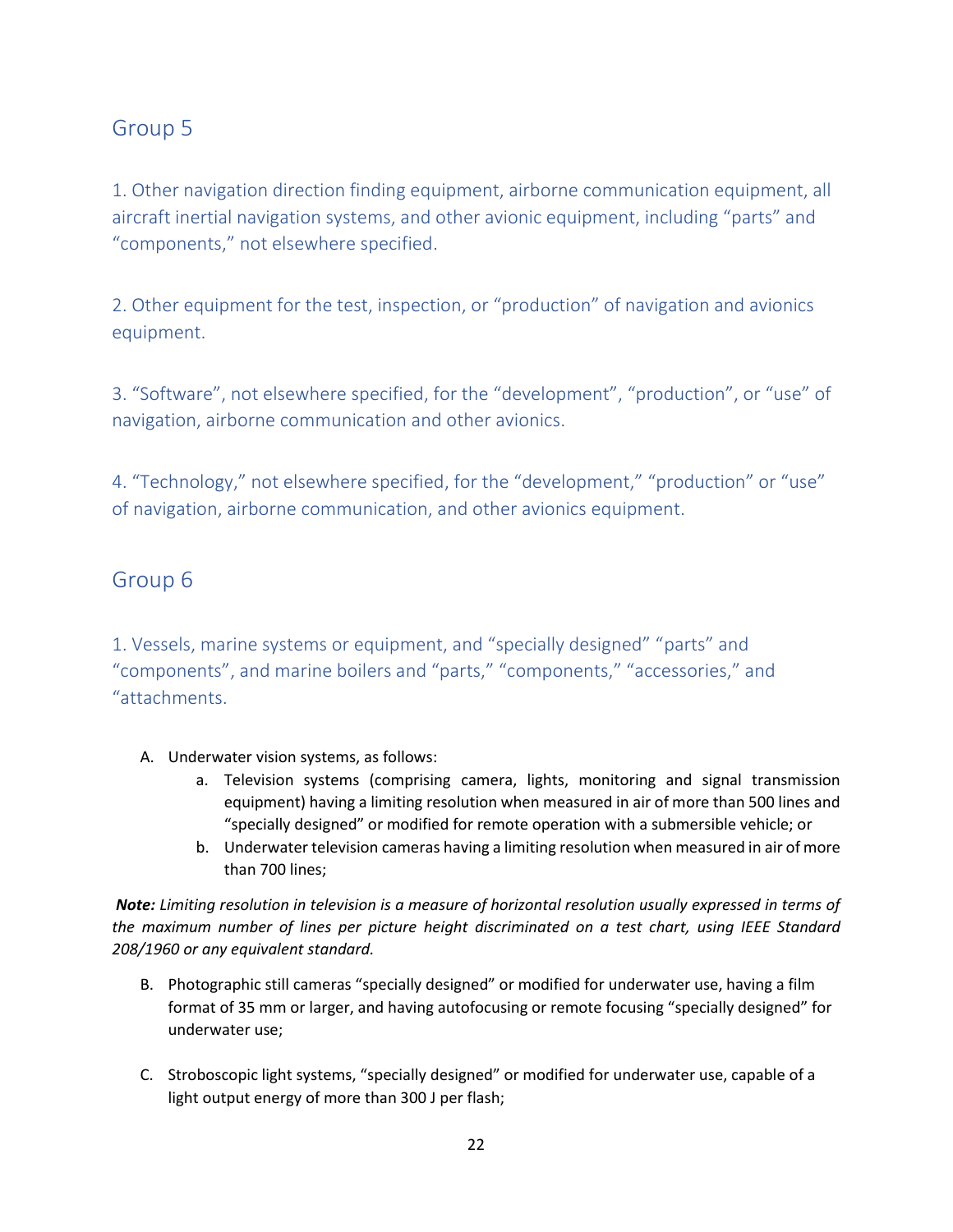- D. Other underwater camera equipment, not elsewhere specified;
- E. Other submersible systems, not elsewhere specified;
- F. Vessels, not elsewhere specified, including inflatable boats, and "specially designed" "parts" and "components", not elsewhere specified;
- G. Marine engines (both inboard and outboard) and submarine engines, not elsewhere specified; and "specially designed" "parts" and "components", not elsewhere specified;
- H. Other self-contained underwater breathing apparatus (scuba gear) and related equipment, not elsewhere specified;
- I. Inflation cartridges, compasses, masks, fins, weight belts, and dive computers;
- J. Underwater lights and propulsion equipment;
- K. Air compressors and filtration systems "specially designed" for filling air cylinders.
- L. Marine boilers designed to have any of the following characteristics:
	- a. Heat release rate (at maximum rating) equal to or in excess of 190,000 BTU per hour per cubic foot of furnace volume; or
	- b. Ratio of steam generated in pounds per hour (at maximum rating) to the dry weight of the boiler in pounds equal to or in excess of 0.83.
- M. Major "components," "accessories," and "attachments" for marine boilers described above.

2. "Software" "specially designed" or modified for the "development", "production" or "use" of equipment under this group.

3. "Software" "specially designed" for the operation of unmanned submersible vehicles used in the oil and gas industry.

4. "Technology" for the "development", "production" or "use" of equipment under this group.

Group 7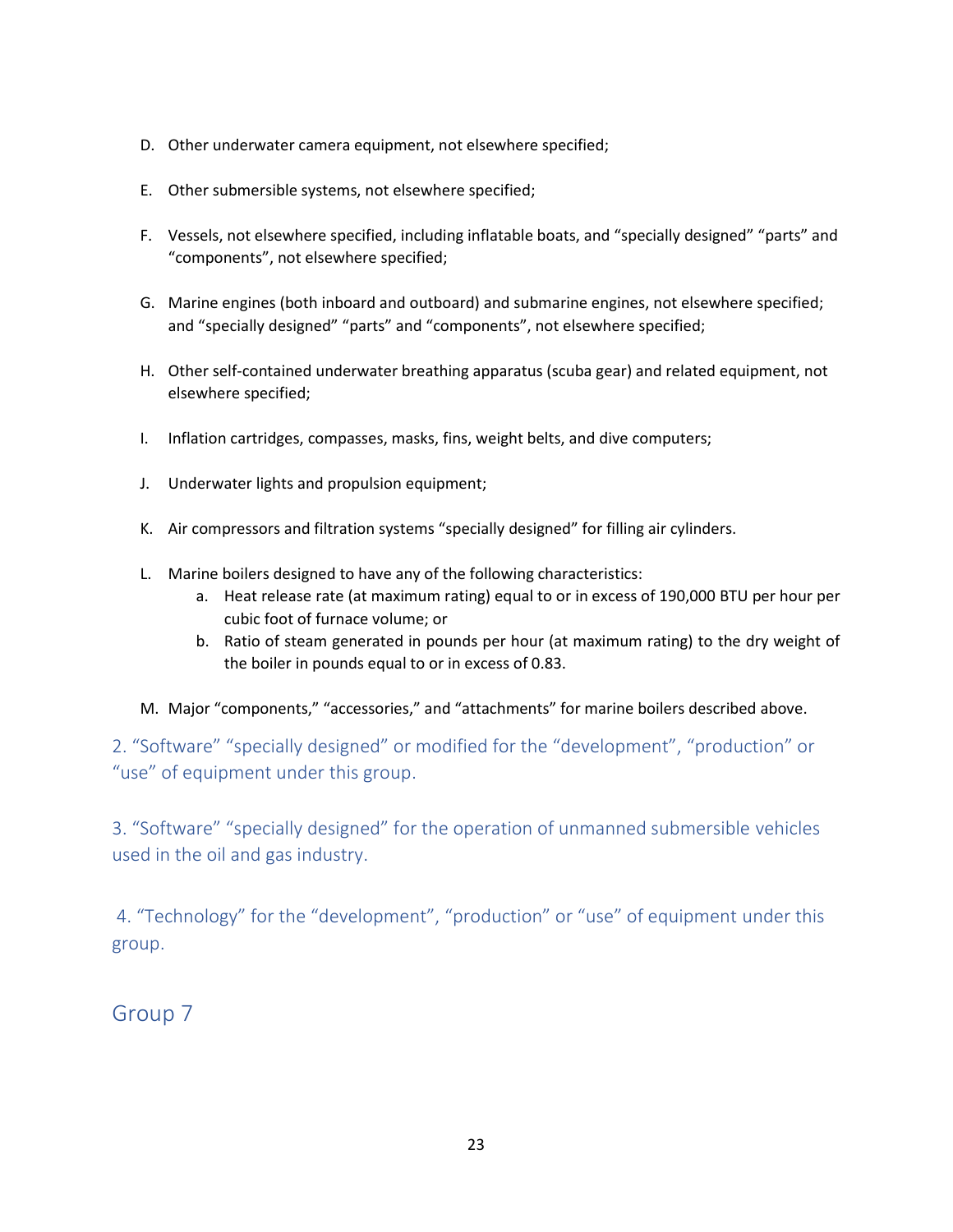1. Diesel engines, not elsewhere specified, and tractors and "specially designed" "parts" and "components", not elsewhere specified.

- A. Diesel engines, not elsewhere specified, for trucks, tractors, and automotive applications of continuous brake horsepower of 400 BHP (298 kW) or greater (performance based on SAE J1349 standard conditions of 100 Kpa and  $25^{\circ}$ )
- B. Off highway wheel tractors of carriage capacity 9 mt (20,000 lbs) or more; and major "components" and "accessories," not elsewhere specified.
- C. On-highway tractors, with single or tandem rear axles rated for 9 mt per axel (20,000 lbs.) or greater and "specially designed" major "components".

# 2. "Aircraft", not elsewhere specified, and gas turbine engines and "parts" and "components," not elsewhere specified.

- A. Military aircraft, demilitarised (not specifically equipped or modified for military operation), as follows:
	- a. Cargo aircraft bearing "C" designations and numbered C-45 through C-118 inclusive, C-121 through C-125 inclusive, and C-131, using reciprocating engines only.
	- b. Trainer aircraft bearing "T" designations and using reciprocating engines or turboprop engines with less than 600 horsepower (s.h.p.).
	- c. Utility aircraft bearing "U" designations and using reciprocating engines only.
	- d. All liaison aircraft bearing an "L" designation
	- e. All observation aircraft bearing "O" designations and using reciprocating engines.
- B. Aircraft not elsewhere specified;
- C. Aero gas turbine engines, and "parts" and "components" "specially designed".
- D. "Parts" and "components," "specially designed" for "aircraft," not elsewhere specified.
- E. Pressurised aircraft breathing equipment, not elsewhere specified; *and* "parts" and "components" "specially designed", not elsewhere specified.

3. Complete canopies, harnesses, and platforms and electronic release mechanisms, except such types as are in normal sporting use.

4. Vibration test equipment and "specially designed" "parts" and "components," not elsewhere specified.